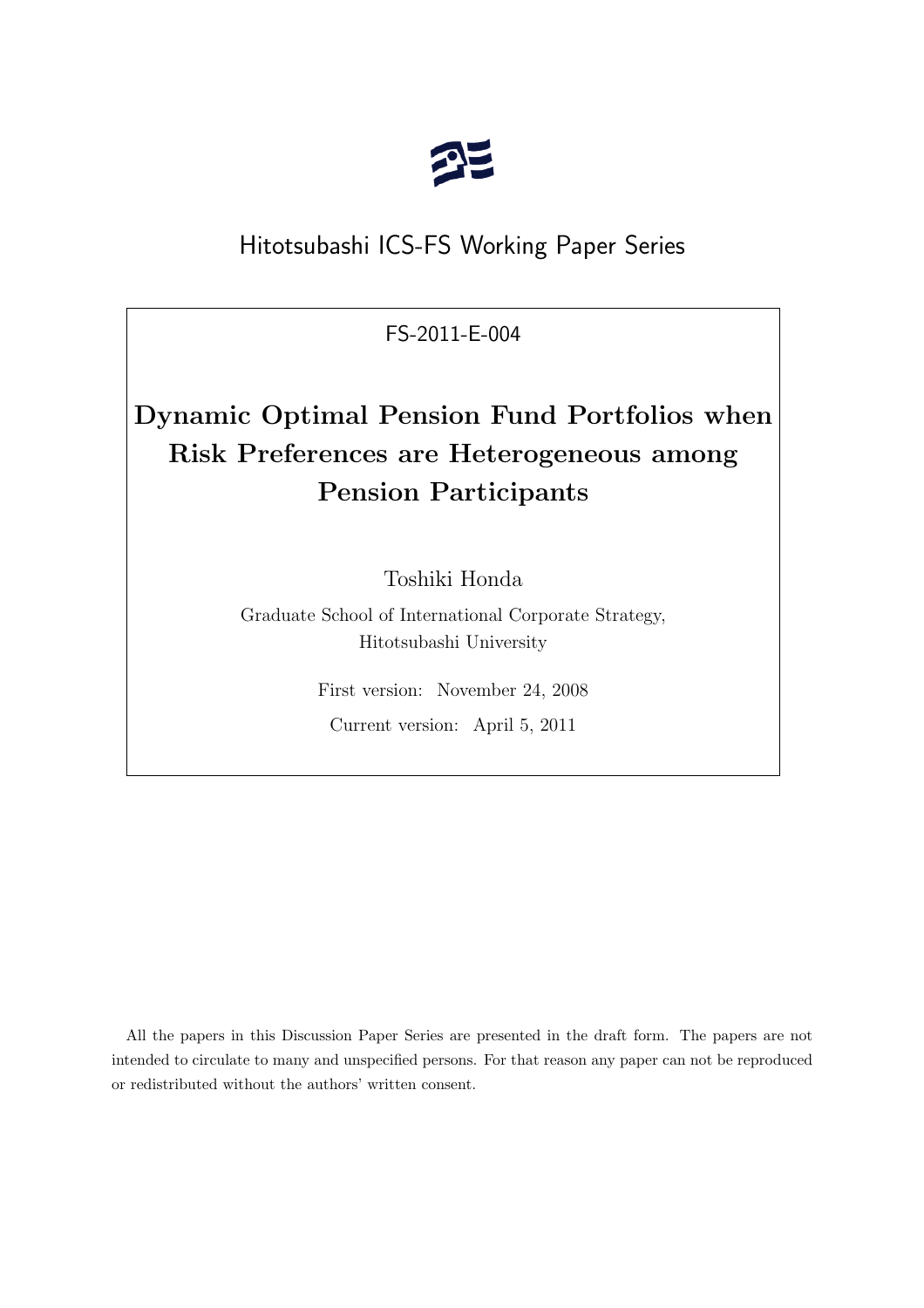# Dynamic Optimal Pension Fund Portfolios when Risk Preferences are Heterogeneous among Pension Participants

Toshiki Honda*<sup>∗</sup>*

April 5, 2011

#### **Abstract**

In this paper, we consider the problem of an optimal pension fund portfolio given the heterogeneous risk preferences of pension fund participants. The relative risk aversion of a pension fund tends to be a decreasing function of the level of aggregate wealth. We find that the dynamic optimal portfolio is simply characterized as the weighted sum of the optimal portfolio for each participant. Our model helps successfully establish the microfoundation of asset liability management models. A numerical example using recent Japanese data indicates the significant total welfare losses of adopting a suboptimal portfolio strategy and an inefficient risk-sharing rule.

*<sup>∗</sup>*Graduate School of International Corporate Strategy, Hitotsubashi University. 2-1-2 Hitotsubashi, Chiyoda-ku, Tokyo, 101-8439, JAPAN. email : thonda@ics.hit-u.ac.jp The author is indebted to Chiaki Hara, Fumio Hayashi, Shinsuke Ikeda, Hidetoshi Nakagawa, Kazuhiko Ohashi, Akihiko Takahashi, conference attendees at the spring 2009 meeting of the Japanese Economic Association and the 2009 annual meeting of the Nippon Finance Association, and seminar participants at Hitotsubashi University for helpful comments and suggestions.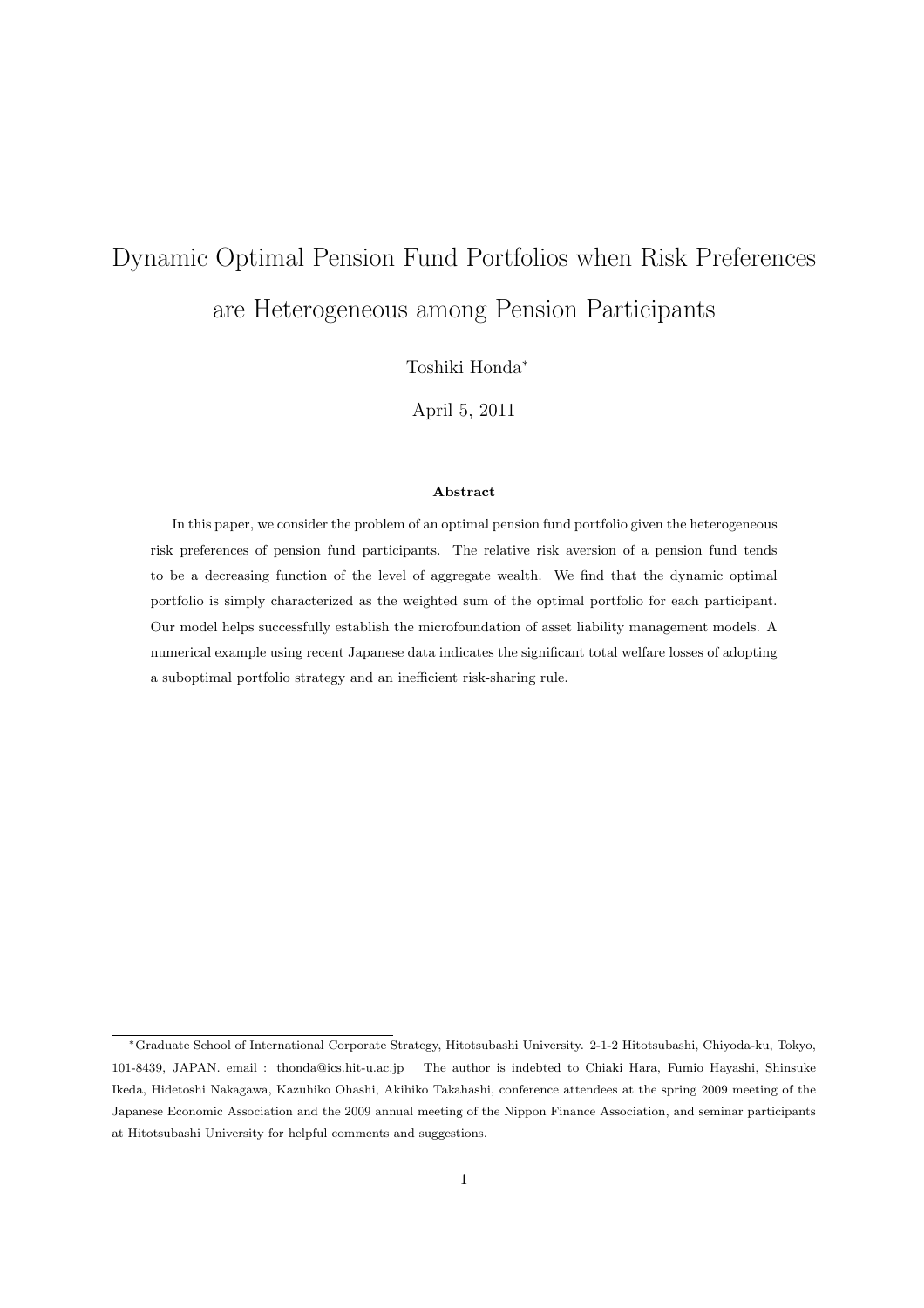# Dynamic Optimal Pension Fund Portfolios when Risk Preferences are Heterogeneous among Pension Participants

April 5, 2011

#### **Abstract**

In this paper, we consider the problem of an optimal pension fund portfolio given the heterogeneous risk preferences of pension fund participants. The relative risk aversion of a pension fund tends to be a decreasing function of the level of aggregate wealth. We nd that the dynamic optimal portfolio is simply characterized as the weighted sum of the optimal portfolio for each participant. Our model helps successfully establish the microfoundation of asset liability management models. A numerical example using recent Japanese data indicates the signicant total welfare losses of adopting a suboptimal portfolio strategy and an ine cient risk-sharing rule.

### **1 Introduction**

A dwindling birthrate and an aging population are serious concerns in many countries. The key challenge in an aging society is to make the pension system sustainable. That is, pension fund reserves need to be sufficiently large to fill the gap between future cash inflows and outflows. For example, the Japanese public pension fund is carrying forward more than 100 trillion Japanese yen as a reserve as of March 2010. Just as importantly, pension funds typically invest their reserves in asset markets. Accordingly, asset market returns are also an essential component of a sustainable pension system.

Pension participants typically delegate portfolio management to the pension fund. Portfolio decisions made by pension funds typically start with actuarial calculation of the required return. A portfolio is then chosen such that this required expected return is attained with the smallest risk using the mean–variance approach in Markowitz [12]. Of particular note is that these portfolio strategies implicitly assume that the risk aversion parameter is constant and unrelated to the level of wealth.

It is not surprising, then, that participants in pension systems do not easily agree about the preferred portfolio strategy. Pension participants are heterogeneous, particularly in large public pension funds. Importantly, the risk attitudes of pension participants may be heterogeneously distributed, not only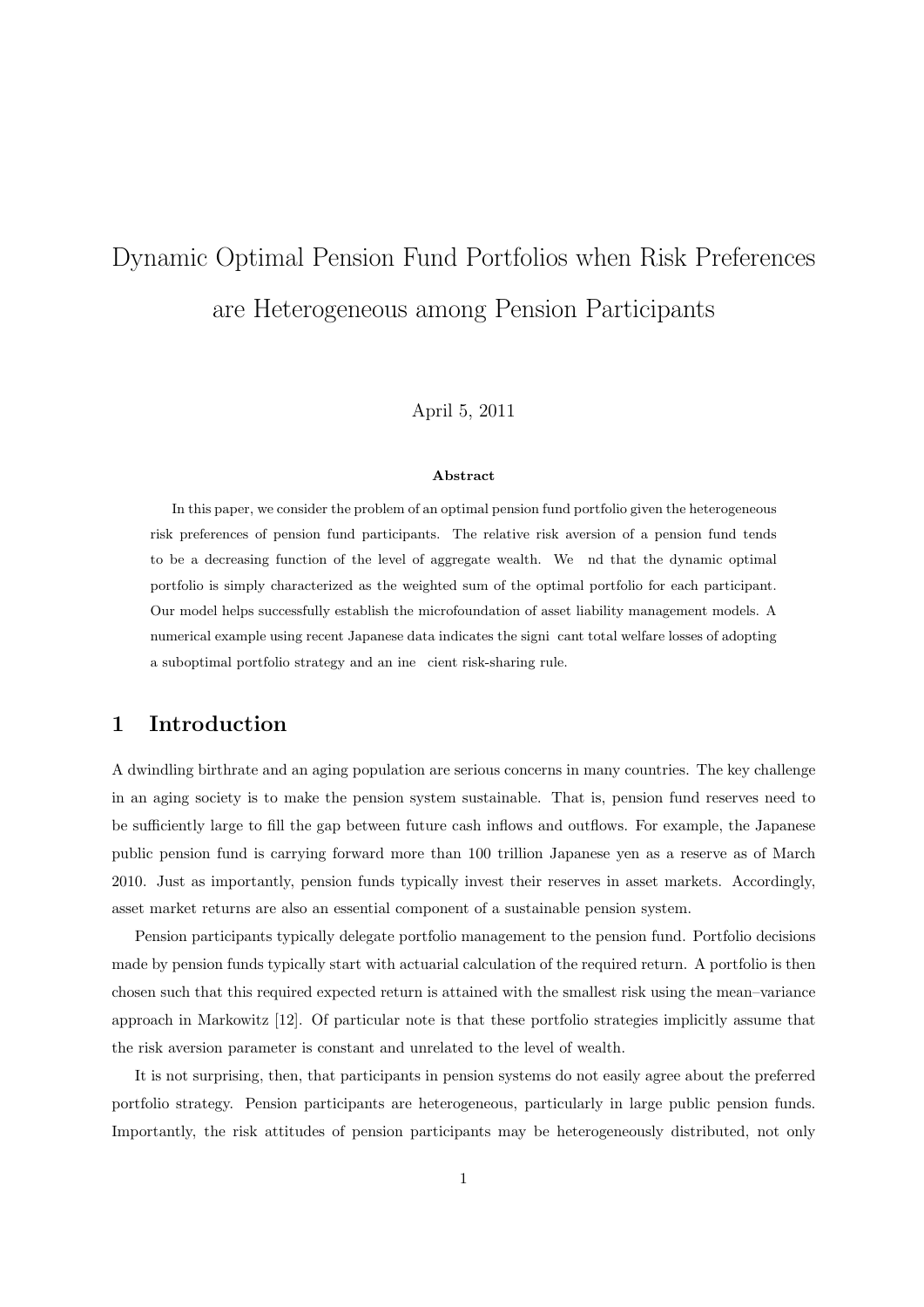because of differences in their inherent risk tolerance, but also because of a diverse personal profile, including age, income, the number of children, and so on. Pension participants will also have their own views on the future behavior of asset markets and the economy.

This article discusses the optimal portfolio strategy of pension funds by focusing on the variation in risk tolerances and the different probability assessments of pension participants. Portfolio management is delegated to a pension fund. For simplicity, we assume there is a time horizon for investment and participants are distributed reserves at some terminal date. In addition, there is no intermediate payoff before the terminal date. Pension participants are then ultimately interested in the payoff at the terminal date and have the same time discount rate.

We consider the optimal portfolio problem of pension funds as a syndicate problem. We define a syndicate as a group of individual decision makers who must make a common decision under uncertainty, and who, as a result, will jointly receive a payoff to be shared among them. Wilson [21], for instance, considered a Pareto-optimal risk-sharing rule and showed that the objective function of a syndicate may not exist when the members have diverse probability assessments. Wilson [21] also showed that an objective function of a syndicate exists when the members have the same probability assessment.

The objective function of a syndicate also has some interesting properties from a portfolio management viewpoint. For example, Hara, Huang, and Kuzmics [8] showed that the relative risk aversion of a syndicate tends to be decreasing with respect to the level of wealth. A typical asset allocation strategy based on the mean–variance approach is then not appropriate, because risk aversion in that case is assumed to be irrelevant to the level of wealth.

Although decreasing relative risk aversion is plausible, optimal portfolio problems with such utility functions have not been extensively studied, particularly in the context of multiperiod portfolio strategy. Indeed, constant absolute or relative risk aversion assumptions imply that the risk attitude is irrelevant to the level of wealth, as shown in Pratt [13]. However, constant risk aversion assumptions make the dynamic optimal portfolio problem much simpler, as the value functions of the optimal portfolio strategies are often irrelevant to the wealth level.

In other words, if we do not assume constant absolute or relative risk aversion, dynamic optimal portfolio problem would be very difficult to solve. We show that by assuming a complete security market, the optimal portfolio in our model is characterized as a weighted average of the optimal portfolio of each fund member. Our investment strategy is thus as simple as the standard mean–variance approach. However, as the weight depends on each member's optimal wealth path, the portfolio strategy is not a trivial stochastic process.

Of comparable importance are the ramifications for asset liability management (ALM). Many studies have already pointed out the importance of ALM, for example, Sharpe [16], Sharpe and Tint [17], and Bodie [1]. By assuming some of the participants seriously dislike taking risks and by considering them as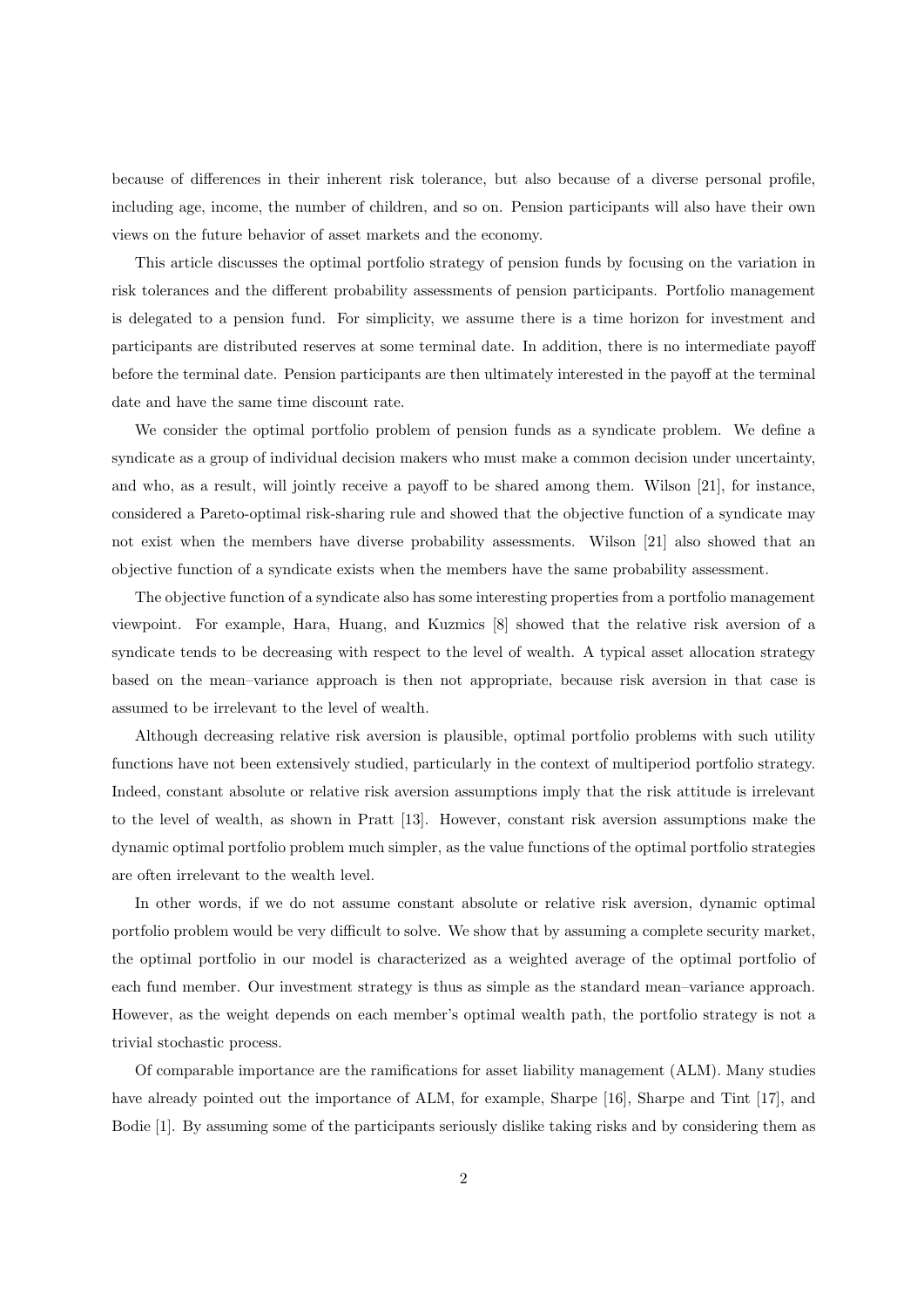"creditors", the model in this paper provides a satisfactory response to the asset liability management problem. This is because we construct the objective function in our model from the preferences of participants, in contrast to conventional ALM models, which assume exogenously given objective functions. The constructed objective function is then decreasingly relatively risk averse; this assumption is often made in the ALM literature, but with little theoretical grounding.

Our model is also useful for study of the efficient risk-sharing problem. In general, when the members of a syndicate are heterogeneous, the risk-sharing rule cannot be solved analytically. In our model, the efficient risk-sharing rule and utility function of a syndicate are easily characterized through the optimal portfolio strategy of each member.

The practical implementation of our model is also simple. To resolve the heterogeneity of risk preference among participants, the entire fund should be divided into smaller funds so that each component fund undertakes a portfolio strategy reflecting the risk tolerances of each group. Our results thus support 401K and/or personal accounting systems because these systems allow each participant to choose the appropriate level of portfolio risk reflecting their own personal risk tolerance.

In the following, we formulate the problem of a public pension fund portfolio as a syndicate problem. In Sections 2.2 and 2.3, we discuss the existence of the objective function and its properties. Section 3.1 formulates a model of the security market and optimal portfolio problem, while Section 3.2 characterizes the optimal portfolio. We define the utility function of a syndicate in Section 3.3 and the relation between our model and ALM models in Section 3.4. Using the Japanese public pension system as an example, we then consider the optimal portfolio problem. We formulate the model itself in Section 4.1, and then determine the model parameters in Section 4.2 and study the welfare loss for a typical strategy in Section 4.3.

# **2 Objective Function of a Pension Fund with Heterogeneous Participants**

#### **2.1 Risk-sharing Rule**

We consider the pension fund's portfolio selection problem as a syndicate problem. Wilson [21] refers to a group of agents as a syndicate when they make a decision under uncertainty and distribute the entire payoff among the included agents. Agents  $i = 1, 2, \ldots, I$  participate in the pension fund and make an initial contribution  $W^i(0)$  at an initial time  $t=0$ . The pension fund then invests the aggregated contribution  $\sum_{i=1}^{I} W^i(0)$  in security markets and chooses a portfolio strategy until time *T*. At the terminal time  $T(>0)$ , the pension fund distributes the realized wealth *W* to the pension participants. The pension fund as a syndicate decides the optimal portfolio strategy under security market uncertainty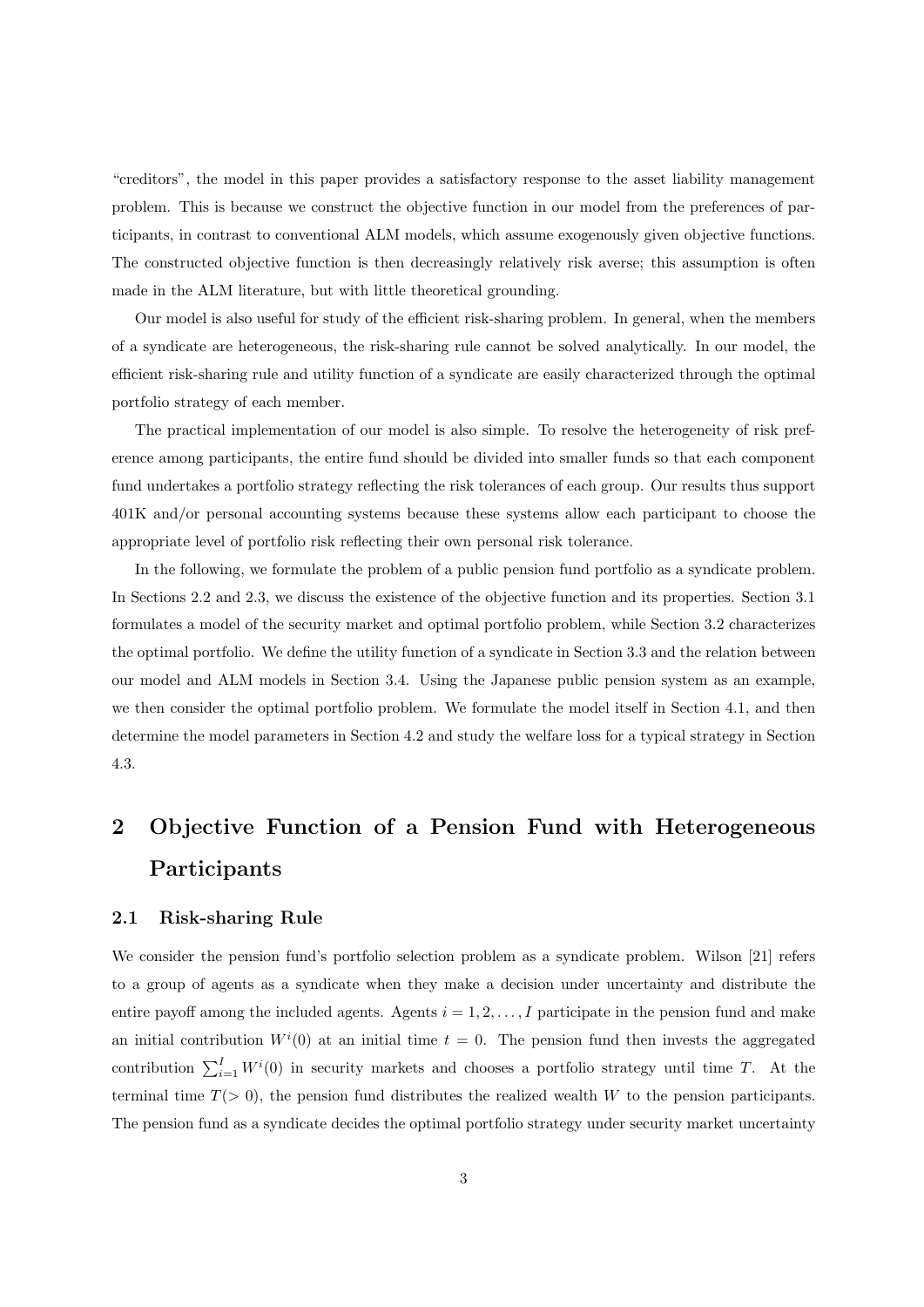and distributes the terminal wealth among the pension participants.

Although the pension fund chooses a dynamic portfolio strategy for  $t \in ([0,T])$ , we can transform the dynamic portfolio problem into a static problem using a martingale approach. We can thus write the terminal wealth *W* of the pension fund as a function of the portfolio strategy  $\varphi$  and the state price density  $\pi$ , that is,  $W = W(\pi, \varphi)$ .

The pension fund's two decision problems, portfolio selection and wealth distribution, are easy if agents are homogeneous. If agents are heterogeneous in some respect, these two problems can be seriously complicated. In the following, we focus on the heterogeneity of risk preferences among agents. We also consider how heterogeneous views about asset returns affect the objective function.

Agent *i* has an expected utility function:

$$
E^{i}(u_{i}(w)) = \int u_{i}(w)\eta_{i}(\pi) d\pi,
$$

where  $\eta_i(\cdot)$  is agent *i*'s subjective probability density function for the state price deflator  $\pi$ , and  $E^i(\cdot)$  is an expectation with respect to  $\eta_i(\cdot)$ . The expected utility  $u_i(\cdot)$  is increasing, twice continuously differentiable, and strictly concave  $(u''_i < 0)$ . Absolute risk aversion is defined by:

$$
t_i(w) = -\frac{u'_i(w)}{u''_i(w)},
$$

which may not be the same for all *i* because of heterogeneous risk attitudes. The subjective probability densities  $\eta_i(\cdot)$  also may not be the same if agents have different views on market investment opportunities.

A risk-sharing rule is a set of functions  $f = \{f_i(w, \pi) | i = 1, ..., I\}$  such that  $\sum_i f_i(w, \pi) = w$  for all (*w*, *π*). If a risk-sharing rule *f* depends on portfolio  $\varphi$ , then we write  $f(\varphi) = \{f_i(w, \pi | \varphi) | i = 1, ..., I\}$ . A risk-sharing rule *f* is then Pareto optimal if there is no other allocation that improves at least one agent's expected utility without reducing the expected utility of other agents.

It is well known that for any Pareto-optimal sharing rule  $f(\varphi)$ , there are nonnegative weights  $\{\lambda_i(\varphi)|i=1\}$ 1,..., *I}* so that  $f(\varphi)$  is a solution to the following variational problem:

$$
\max_{i} \sum_{i} \lambda_{i}(\varphi) \int u_{i}(f_{i}(w,\pi), \pi | \varphi) \eta_{i}(\pi) d\pi
$$
\n
$$
\text{s.t.} \sum_{i} f_{i}(w, \pi | \varphi) = w \quad \forall (w, \pi | \varphi).
$$
\n(1)

The following proposition shows the necessary and sufficient condition for the Pareto optimality of the risk-sharing rule as a differential condition of the variational problem.

**Proposition 1** (Wilson [21], Theorem 1.)**.** *A necessary and sufficient condition for Pareto optimality of the sharing rule*  $f(\varphi)$  *is that there exist nonnegative weights*  $\lambda(\varphi) = {\lambda_i(\varphi)}$  *and a function*  $y_0(w, \pi | \varphi)$ *such that:*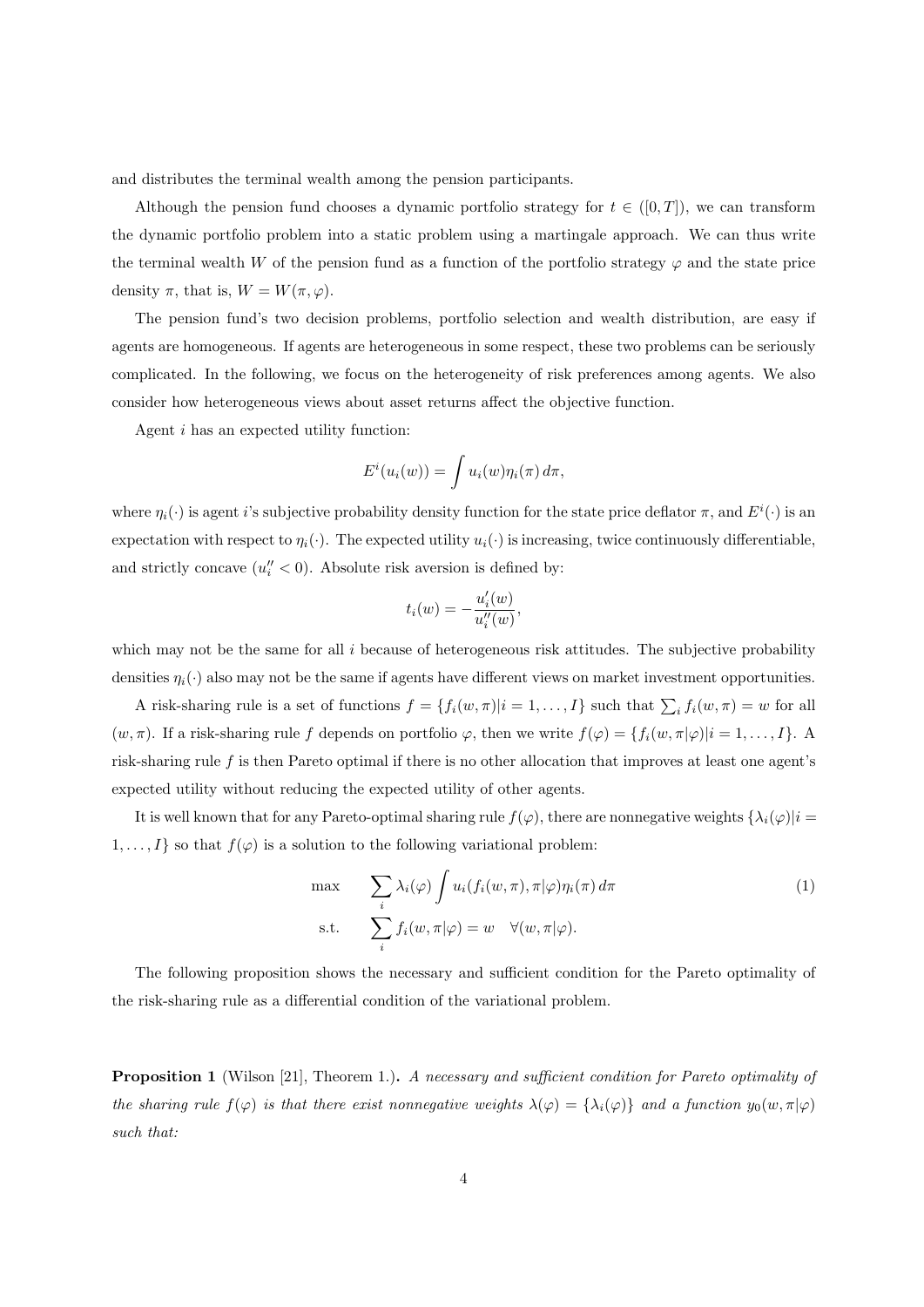- *1.*  $\sum_i f_i(w, \pi | \varphi) = w \quad \forall (w, \pi | \varphi)$
- 2.  $\lambda_i(\varphi)u'_i(f_i(w,\pi|\varphi)) = y_0(w,\pi|\varphi)$  for each i and  $\pi$  almost everywhere for which  $\lambda_i(\varphi) f_i(\pi) > 0$ .

The Lagrangean of variational Problem (1) is given by:

$$
\mathcal{L}(f(\varphi),y_0(W(\pi,\varphi),\pi|\varphi))
$$
\n
$$
= \int \left\{ \sum_i \left[ \lambda_i(\varphi) u_i(f_i(w(\pi,\varphi),\pi|\varphi)) \eta_i(\pi) - f_i(w(\pi,\varphi),\pi|\varphi) y_0(W(\pi,\varphi),\pi|\varphi) \right] + W(\pi,\varphi) y_0(W(\pi,\varphi),\pi|\varphi) \right\} d\pi,
$$

That is,  $y_0(\cdot|\cdot)$  in Proposition 1 is a Lagrange multiplier of Problem (1). We write the Pareto-optimal risk-sharing rule given a weight  $\lambda = {\lambda_i(\varphi)}|i = 1,\ldots,I$  as  $f^{\lambda}(\varphi) = {f_i^{\lambda}(w, \pi | \varphi)}|i = 1,\ldots,I$ . The portfolio  $\varphi$  should be chosen so that the Lagrangean  $\mathcal{L}(\cdot, \cdot)$  of the variational problem is maximized under the budget constraint. We explicitly provide the portfolio problem in Section 3 with the description of the security market model. Before doing so, however, we summarize the known properties of risk-sharing rules and objective functions.

#### **2.2 Existence of the Objective Function**

To find a solution to the optimal portfolio problem, the objective function of pension fund should be well defined. Wilson [21] shows the conditions under which the objective function of a syndicate exists. For each agent *i*, define a function  $M_i(\cdot, \cdot)$  by  $M_i(w, \pi) = u_i(w)\eta_i(\pi)$ . Suppose that agent *i* chooses portfolio  $\varphi_i$ , which yields terminal wealth  $W_i(\pi, \varphi_i)$ .  $M_i(\cdot, \cdot)$  is then said to be an evaluation measure of *i* if the selected portfolio  $\varphi_i$  maximizes:

$$
\int M_i(W_i(\pi,\varphi_i),\pi)\,d\pi.
$$

An evaluation measure  $M_\lambda(W(\pi,\varphi),\pi)$  for a syndicate is similarly defined. If there exists an evaluation measure  $M_\lambda(\cdot, \cdot)$ , pension participants may ask the pension fund to maximize  $\int M_\lambda(W(\pi, \varphi), \pi) d\pi$ by choosing a portfolio strategy  $\varphi$ . If an evaluation measure  $M_{\lambda}(w,\pi)$  is separable and  $M_{\lambda}(w,\pi)$  $u_{\lambda}(w)\eta(\pi)$ , we refer to  $u_{\lambda}(\cdot)$  and  $\eta(\cdot)$  as the surrogate utility and probability functions, respectively. An evaluation measure  $M_{\lambda}(w, \pi)$  exists if the weights  $\{\lambda_i(\varphi)\}\$  do not depend on portfolio  $\varphi$ . (See Wilson [21], Theorem 2.) It is thus meaningless to discuss optimal portfolio strategies unless the utility weights  $\{\lambda(\varphi)\}$ are determined beforehand.

Wilson's [21] Theorem 3 points out that the necessary and sufficient condition for the existence of a syndicate's surrogate functions is that Savage's sure-thing principle (independence axiom, Savage [15] p. 31, Kreps [11] p. 103) is satisfied. Importantly, pension funds cannot locate the optimal portfolio if the "probability" distribution does not satisfy the axioms of probability. Further, the realized pension fund return cannot be evaluated by the fund participants.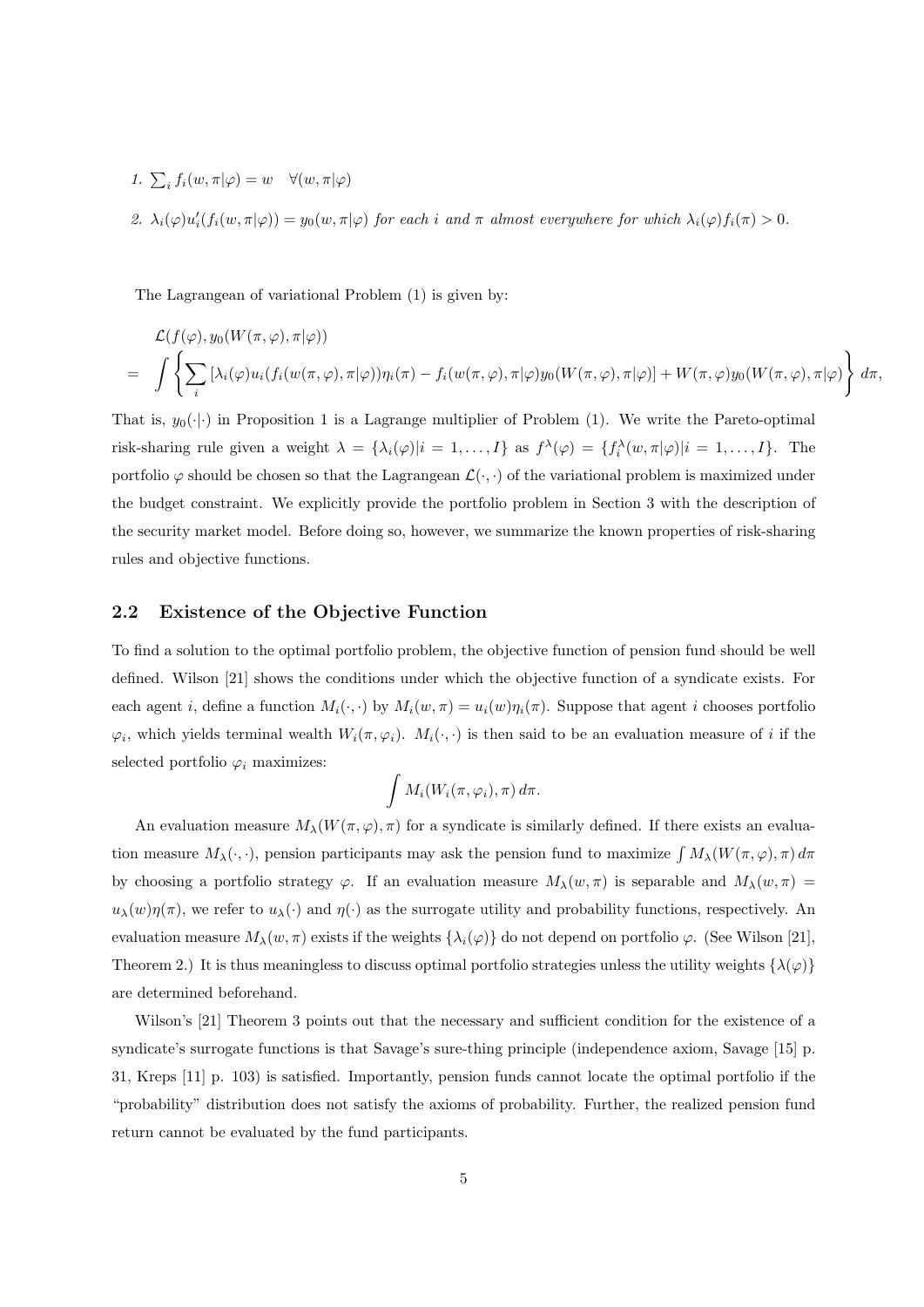When agents have different views about investment opportunities, the surrogate functions of a syndicate do not always exist. Wilson's [21] Theorems 6, 7, and 9, for instance, show that the surrogate function exists when the sharing rule is linear, that is, the first derivative of the sharing rule is independent of the wealth level *w*. This occurs if all agents have constant absolute risk aversion utility functions. On the other hand, surrogate functions exist when all agents have the same view on investment opportunities and  $\eta_i(\cdot)$  is identical for all *i*.

Unfortunately, both assumptions—homogeneous forecasts and linear sharing rules—are strong assumptions that may not be satisfied in reality. However, we do assume forecasts are homogeneous in the following manner. Namely, if it is not possible for all agents to agree on a particular probability distribution  $\eta(\cdot)$ , it may be innocuous to assume that agents agree to accept expert opinion on investment opportunities given by investment professionals.

#### **2.3 Properties of the Surrogate Utility Function**

We suppose that all agents have the same probability distribution  $\eta(\cdot)$ . It follows from Wilson's [21] Theorems 6 and 7 that there exists a surrogate utility function  $u_{\lambda}(\cdot)$  of a syndicate. Given weights  $\lambda = {\lambda_i | i = 1, ..., I}$ , the surrogate utility function  $u_\lambda(\cdot)$  is defined by:

$$
u_{\lambda}(w) = \sum_{i} \lambda_{i} E[u_{i}(f^{\lambda}_{i}(w))],
$$

where  $f^{\lambda}(\cdot)$  is a solution to variational Problem (1) and  $E[\cdot]$  is an expectation with respect to  $\eta(\cdot)$ .

For each agent *i*, absolute risk aversion (ARA)  $a_i(w)$ , absolute risk tolerance (ART)  $t_i(w)$ , relative risk aversion (RRA)  $b_i(w)$ , and relative risk tolerance (RRT)  $s_i(w)$  are defined as follows:

$$
a_i(w) = -\frac{u''_i(w)}{u'_i(w)}, \t t_i(w) = \frac{1}{a_i(w)},
$$
  

$$
b_i(w) = -\frac{u''_i(w)w}{u'_i(w)}, \t s_i(w) = \frac{1}{b_i(w)}.
$$

The first derivative  $t'_{i}(w)$  of the ART is known as cautiousness. For a surrogate utility function  $u_{\lambda}(\cdot)$  of a syndicate, ARA  $a_{\lambda}(\cdot)$ , ART  $t_{\lambda}(\cdot)$ , RRA  $b_{\lambda}(\cdot)$ , and RRT  $s_{\lambda}(\cdot)$  are similarly defined. The following are the basic properties of  $u_{\lambda}(\cdot)$  and the sharing rule.

**Proposition 2** (Wilson [21], Theorem 4 and Theorem 5). *1.*  $t_{\lambda}(w) = \sum_i t_i(f_i^{\lambda}(w))$ 

*2.*

$$
\frac{\partial f_i^{\lambda}(w,\pi)}{\partial w} = \frac{t_i(f_i^{\lambda}(w,\pi))}{t_{\lambda}(w,\pi)}
$$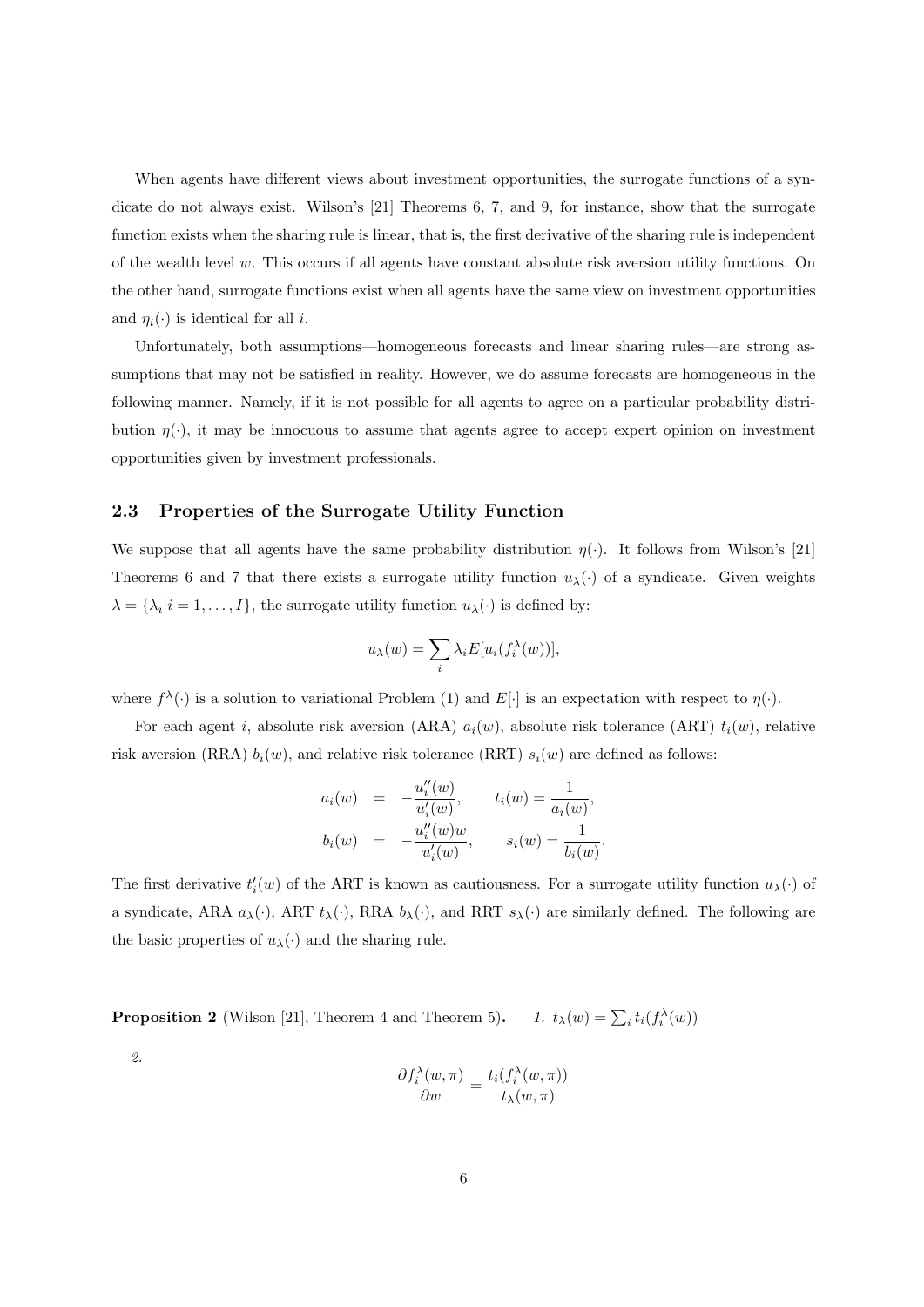ART  $t_i(x)$  is half of the variance accepted by receiving a unit risk premium (see Pratt [13]). The first property in Proposition 2 shows that the syndicate's ART, that is, the variance accepted by the syndicate, is the sum of the ART of each agent *i*. The second property shows that a marginal increase in total wealth is distributed to each agent *i* by the ratio of accepted variance by agent *i* and the syndicate.

The following propositions describe the property of ART  $t_{\lambda}(\cdot)$  for the syndicate.

**Proposition 3** (Hara, Huang and Kuzmics [8], Theorem 4)**.**

$$
t''_{\lambda}(w) = \sum_{i} \left(\frac{\partial f_i^{\lambda}(w,\pi)}{\partial w}\right)^2 t''_i(f_i^{\lambda}(w,\pi)) + \frac{1}{w} \sum_{i} \left(\frac{\partial f_i^{\lambda}(w,\pi)}{\partial w}\right) (t'_i(f_i^{\lambda}(w)) - t'_{\lambda}(w))^2
$$

It follows from Proposition 3 that if the ART of each *i* is convex  $(t''_i(w) \geq 0$  for all *i*), the syndicate's ART is also convex  $(t''_{\lambda}(w) \geq 0)$ . We rephrase these properties using the ARA in the next proposition.

**Proposition 4** (Hara, Huang and Kuzmics [8], Corollary 7). If RRA  $b_i(\cdot)$  of *i* is a nonincreasing function *of every i*, then  $b_{\lambda}(\cdot)$  *is nonincreasing. If, moreover,*  $\{b_i(\cdot)\}\$  *are not completely equal at any aggregate consumption level, then*  $b_{\lambda}(\cdot)$  *is strictly decreasing.* 

Therefore, if agents have different risk attitudes, the relative risk aversion of the syndicate's utility is decreasing (DRRA). The intuition behind this proposition is clear. By the second part of Proposition 2, a marginal increase in total wealth is distributed more to less risk-averse agents. The shares of these less risk-averse agents then increase, which implies that the risk tolerance  $t_{\lambda}(w)$  of the syndicate is higher given the first part of Proposition 2. Thus, the RRA of the syndicate is decreasing with respect to total wealth.

The fact that the RRA of the syndicate tends to be decreasing raises a question about a generally accepted portfolio strategy that allocates total wealth to some asset classes at a constant fraction. This strategy is supported if not only investment opportunities are constant but also the ARA or RRA is constant. However, we show here that the CARA and CRRA utilities may not be appropriate as an objective function for a pension fund with heterogeneous participants.

### **3 Optimal Portfolio Strategy**

Without assuming CARA or CRRA utility functions, optimal portfolio problems are difficult to solve in a multiperiod or continuous time setting. For DRRA utility functions, which are more plausible for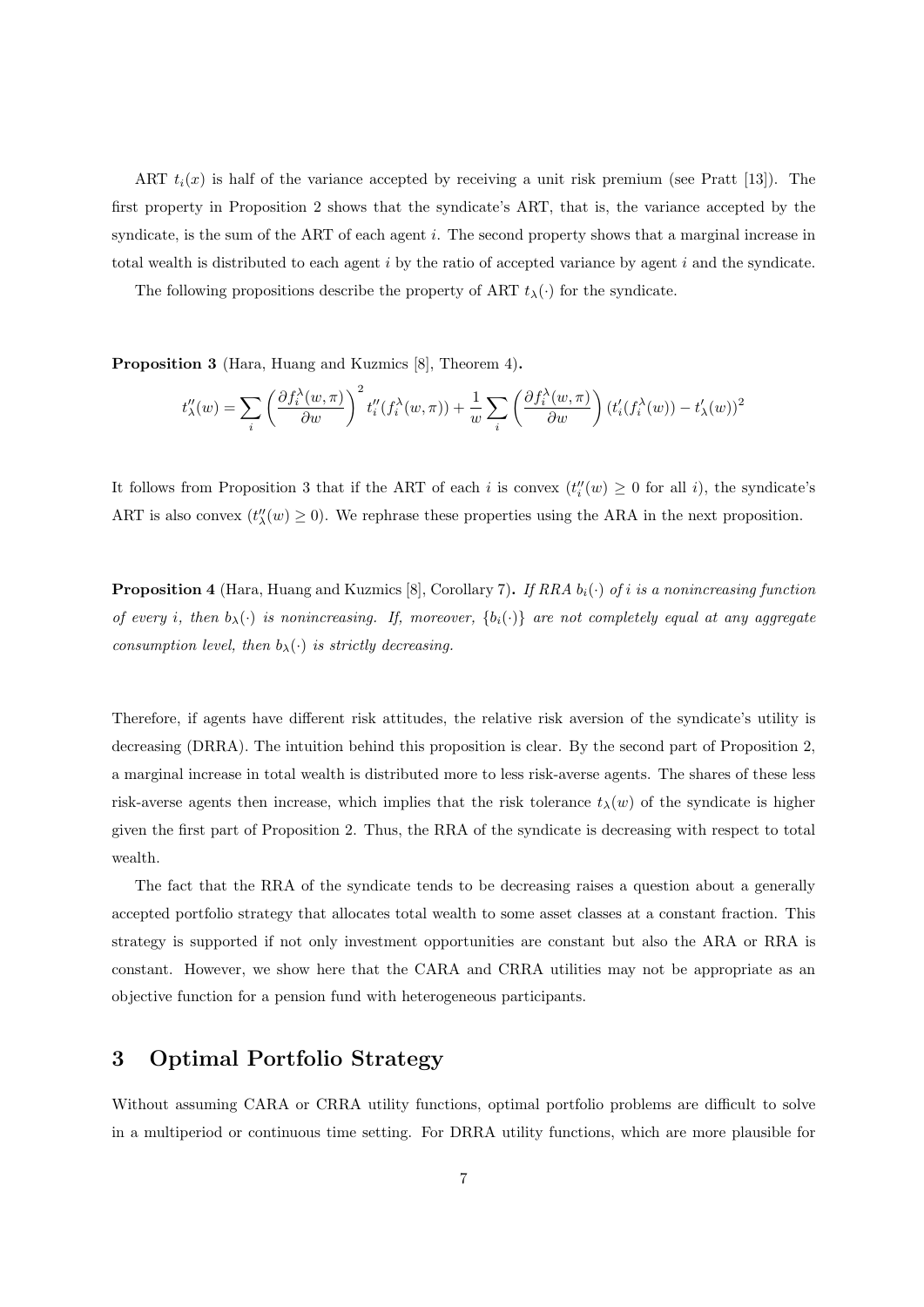pension funds with heterogeneous participants, the attitude toward risk depends on the level of wealth. However, the value function of the portfolio problem may not be separable with respect to wealth and investment opportunity. Thus, finding an analytical solution to the optimal portfolio problem may be more difficult.

In our model, the optimal portfolio for the DRRA utility function can be characterized through the optimal portfolio strategy for each agent. By assuming each participant has a simple utility function, such as constant relative risk aversion, we can easily characterize the decreasing relative risk aversion utility function of the pension fund using the optimal portfolio for CRRA utility. In this section, we first provide a security market model, find the optimal portfolio strategies, and characterize these using value functions.

#### **3.1 Security Market and Optimal Portfolio Problem**

Let  $(\Omega, \mathcal{F}, P)$  be a complete probability space,  $B := (B_1, \ldots, B_d)^\top$  be *d*-dimensional standard Brownian motion, and  $\mathbb{F} := (\mathcal{F}_t)_{t \in [0,T]}$  be an augmented Brownian filtration. A vector  $X(t) = (X_1(t), \ldots, X_n(t))$ of state variables describes investment opportunities of market and satisfies the following stochastic differential equation:

$$
X(t) = x + \int_0^t \mu^X(s, X(s)) ds + \int_0^t \sigma^X(s, X(s)) dB(s),
$$

where  $x = (x_1, \ldots, x_n) \in R^n$ ,  $\mu^X : [0, T] \times R^n \to R^n$ ,  $\sigma^X : [0, T] \times R^n \to R^n \otimes R^d$ , and:

$$
\mu^X(t,x) = \begin{pmatrix} \mu_1^X(t,x) \\ \vdots \\ \mu_n^X(t,x) \end{pmatrix}, \qquad \sigma^X(t,x) = \begin{pmatrix} \sigma_{1,1}^X(t,x) & \cdots & \sigma_{1,d}^X(t,x) \\ \vdots & & \vdots \\ \sigma_{n,1}^X(t,x) & \cdots & \sigma_{n,d}^X(t,x) \end{pmatrix}.
$$

A function  $r : [0, T] \times R^n \to R$  defines the riskless rate by  $r_t = r(t, X(t))$ , and the money market account *S*<sup>0</sup> is given by:

$$
S_0(t) = S_0(0) \exp \left( \int_0^t r(s, X(s)) ds \right).
$$

There are *d* risky securities  $S_j(t)$ ,  $j = 1, \ldots, d$ , which satisfy:

$$
S_j(t) = S_j(0) + \int_0^t \mu_j(s, X(s)) S_i(s) ds + \sum_{k=1}^d \int_0^t \sigma_{j,k}(s, X(s)) S_j(s) dB_k(s), \quad j = 1, ..., d.
$$

Furthermore we write  $S(t) = (S_1(t), \ldots, S_d(t)),$ 

$$
\mu(t,x) = \begin{pmatrix} \mu_1(t,x) \\ \vdots \\ \mu_d(t,x) \end{pmatrix}, \text{ and } \sigma(t,x) = \begin{pmatrix} \sigma_{1,1}(t,x) & \cdots & \sigma_{1,d}(t,x) \\ \vdots & & \vdots \\ \sigma_{d,1}(t,x) & \cdots & \sigma_{d,d}(t,x) \end{pmatrix}.
$$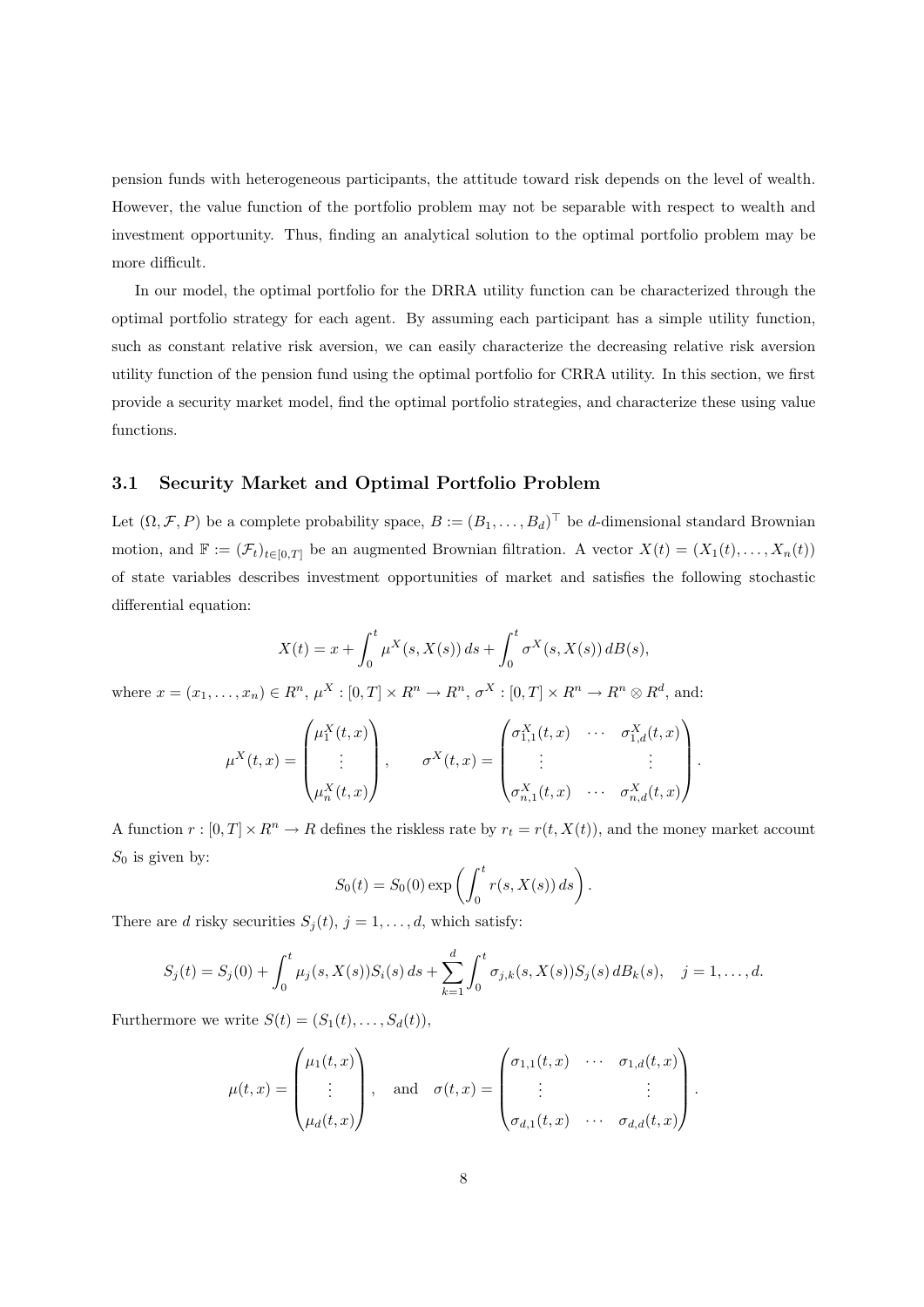The volatility matrix  $\sigma(t, x)$  is assumed to be invertible for any  $t \in [0, T]$  and any  $x \in R^n$ . Thus, the market is complete and a function  $\theta$  :  $[0, T] \times R^n \to R^d$  is defined by:

$$
\theta(t,x) = (\theta_1(t,x), \dots, \theta_d(t,x)) = \sigma(t,x)^{-1}(\mu(t,x) - r(t,x)).
$$

The state price deflator  $\pi(t)$  is defined by:

$$
\pi(t) = \pi(0) \exp \left[ - \int_0^t r(s, X(s)) ds - \int_0^t \sum_{j=1}^d \theta_j(s, X(s)) dB_j(s) - \frac{1}{2} \int_0^t \sum_{j=1}^d \theta_j(s, X(s))^2 ds \right].
$$

The utility function  $u_{\lambda}(\cdot)$  is defined by

$$
u_{\lambda}(w) = \sum_{i} \lambda_{i} E[u_{i}(f^{\lambda}_{i}(w))],
$$

where  $f^{\lambda}(\cdot)$  is a solution to variational Problem (1) given a weight vector  $\lambda = {\lambda_i | i = 1, ..., I}.$  The pension fund maximizes the utility function  $u_{\lambda}: R_{+} \to R$  subject to the budget constraint. Given  $\mathcal{F}_t$ -measurable portfolio strategy  $\varphi(t) \equiv (\varphi_1(t), \ldots, \varphi_d(t))^{\top}$ , the wealth process *W* satisfies:

$$
dW(t) = W(t) \left[ \left( r(t) + \varphi(t)^\top (\mu(t) - r(t)) \right) \right] dt + W(t) \varphi(t)^\top \sigma(t) dB_t, \qquad W(0) = W_0.
$$
 (2)

Let  $\Theta$  be a set of admissible portfolio strategies, that is, strategies that make  $W(t) \geq 0$  for any  $t \in [0, T]$ . The optimal portfolio problem is then defined by:

$$
\max_{\varphi \in \Theta} E[u_{\lambda}(W(T))]
$$
\n<sup>(3)</sup>\n  
\n<sup>(3)</sup>\n  
\n<sup>(3)</sup>

Given the market is complete, we can apply the martingale approach by Cox and Huang [5] and Karatzas and Shreve [9]:

$$
\max_{W(T)} \qquad E[u_{\lambda}(W(T))]
$$
\n
$$
\text{s.t.} \qquad E\left[\frac{\pi(T)}{\pi(0)}W(T)\right] \leq W_0.
$$
\n
$$
(4)
$$

Let  $W^*(T)$  be a solution to Problem  $(4)$ .

To characterize a solution  $W^*(T)$  to Problem  $(4)$ , we consider the problem:

$$
\max_{\{W_i(T)|i=1,\dots,I\}} E\left[\sum_i \lambda_i u_i(W_i(T))\right]
$$
\n
$$
\text{s.t.} E\left[\frac{\pi(T)}{\pi(0)}\left(\sum_i W_i(T)\right)\right] \leq W_0.
$$
\n
$$
(5)
$$

Problem (5) maximizes the weighted average of utility functions  $u_i(\cdot)$  by choosing wealth  $\{W_i(T)|i=1\}$ 1,..., *I*<sup>}</sup> for each *i* under the budget constraint. Let  $\{W_i^*(T)|i=1,\ldots,I\}$  be a solution to Problem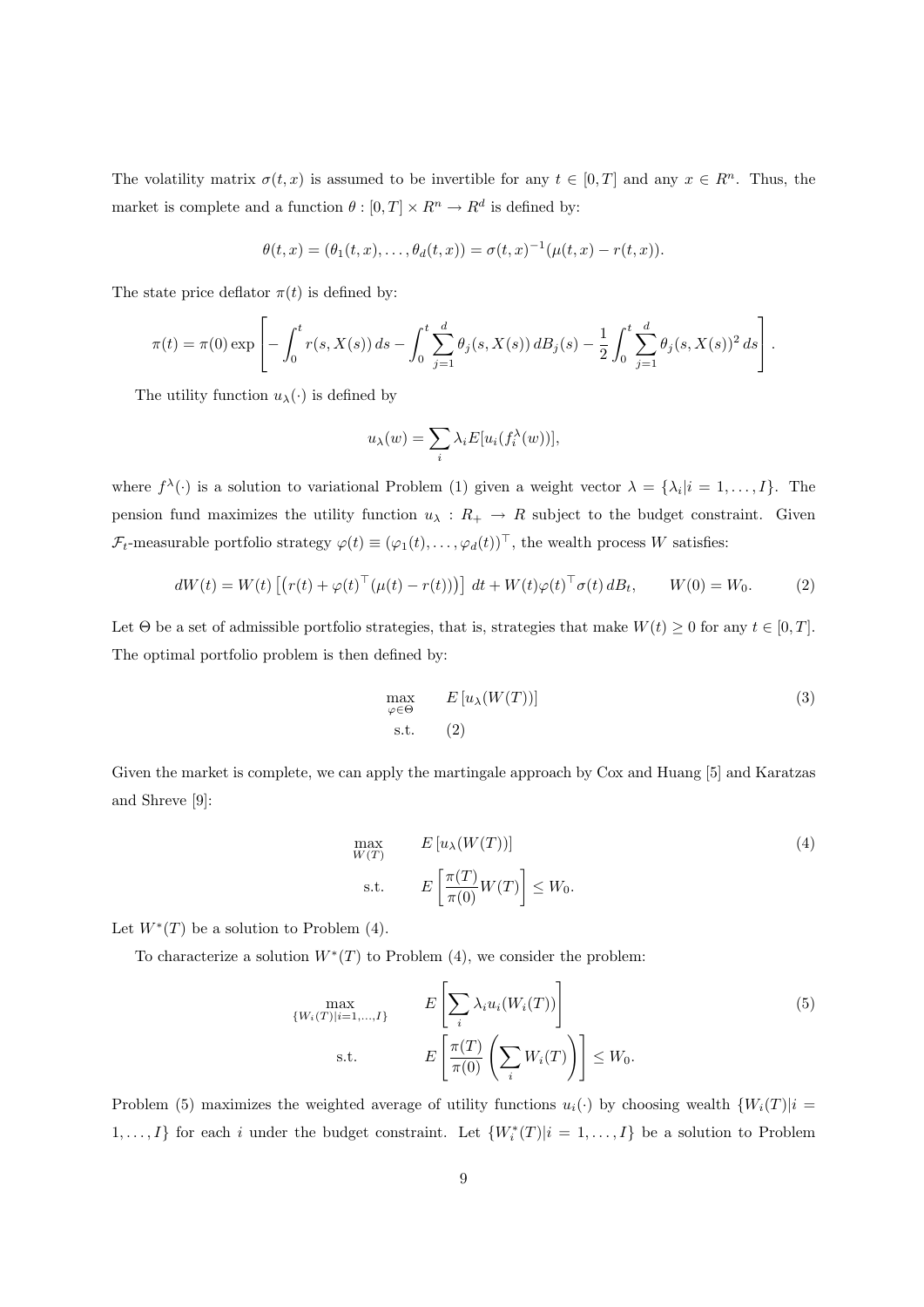(5); then, the solution  $W^*(T)$  to Problem (4) is obtained from  $\{W_i^*(T)\}$ . Furthermore, we can find the solution  $\{W_i^*|i=1,\ldots,I\}$  to Problem (5) by redistributing the initial total wealth to agents and making agents find their own optimal portfolio.

**Proposition 5.** The solution  $W^*(T)$  to Problem (4) is given by the solution  $\{W_i^*(T)|i=1,\ldots,I\}$  to Problem (5) by setting  $W^*(T) = \sum_i W_i^*(T)$ . Define an initial wealth distribution  $\{\tilde{W}_i^0 | i = 1, ..., I\}$  to *agents by:*

$$
\tilde{W}_i^0 = E\left[\frac{\pi(T)}{\pi(0)} W_i^*(T)\right], \qquad i = 1, 2, \dots, I.
$$
\n(6)

*The solution {W<sup>∗</sup> i* (*T*)*} to Problem* (5) *is then given as a solution to the following problem for each agent*  $i = 1, \ldots, I:$ 

$$
\max_{W_i(T)} \qquad E[u_i(W_i(T))]
$$
\n
$$
\text{s.t.} \qquad E\left[\frac{\pi(T)}{\pi(0)}W_i(T)\right] \leq \tilde{W}_i^0. \tag{7}
$$

**Proof:** According to the saddle point theorem, there is a Lagrange multiplier  $y \ge 0$  such that  $\{W_i^*(T)|i = 1\}$ 1*, . . . , I}* solves Problem (5):

$$
\sup_{\{W_i(T)|i=1,\ldots,I\}} E\left[\sum_i \lambda_i u_i(W_i(T))\right] + y\left(W_0 - E\left[\frac{\pi(T)}{\pi(0)}\left(\sum_i W_i(T)\right)\right]\right). \tag{8}
$$

Given that  $\{f_i^{\lambda}(\sum_i W_i^*) | i = 1, ..., I\}$  is a sharing rule and satisfies the budget constraint of (5):

$$
E\left[\sum_{i}\lambda_{i}u_{i}(W_{i}^{*}(T))\right] + y\left(W_{0} - E\left[\frac{\pi(T)}{\pi(0)}\left(\sum_{i}W_{i}^{*}(T)\right)\right]\right)
$$
  
\n
$$
\geq E\left[\sum_{i}\lambda_{i}u_{i}\left(f_{i}^{\lambda}\left(\sum_{i}W_{i}^{*}(T)\right)\right)\right] + y\left(W_{0} - E\left[\frac{\pi(T)}{\pi(0)}\left(\sum_{i}f_{i}^{\lambda}\left(\sum_{i}W_{i}^{*}(T)\right)\right)\right]\right).
$$

By the fact that  $\sum_i W_i^*(T) = \sum_i f_i^{\lambda}(\sum_i W_i^*(T))$ , we have:

$$
E\left[\frac{\pi(T)}{\pi(0)}\left(\sum_{i} W_i^*(T)\right)\right] = E\left[\frac{\pi(T)}{\pi(0)}\left(\sum_{i} f_i^{\lambda}\left(\sum_{i} W_i^*(T)\right)\right)\right]
$$

and thus:

$$
E\left[\sum_{i} \lambda_i u_i(W_i^*(T))\right] \ge E\left[\sum_{i} \lambda_i u_i \left(f_i^{\lambda}\left(\sum_{i} W_i^*(T)\right)\right)\right].
$$
\n(9)

On the other hand, as the risk-sharing rule  $\{f_i^{\lambda}\}\$ is a solution to variational Problem (1), we also have:

$$
E\left[\sum_{i} \lambda_i u_i(W_i^*(T))\right] \leq E\left[\sum_{i} \lambda_i u_i \left(f_i^{\lambda}\left(\sum_{i} W_i^*(T)\right)\right)\right].
$$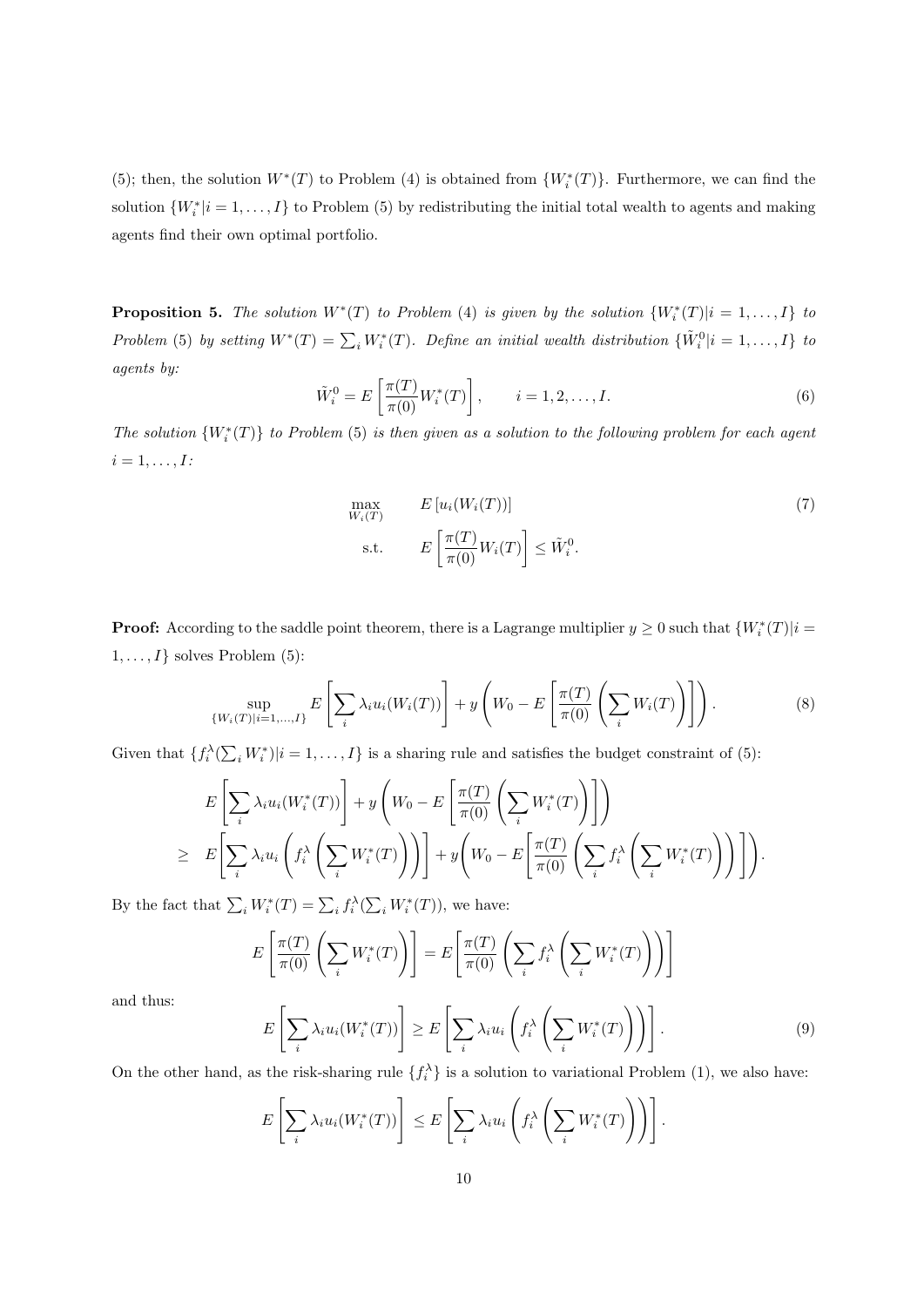Therefore, we can verify that the solution  $W^*(T)$  to Problem (4) is given by the solution  $\{W_i^*(T)\}$  to Problem (5) by setting  $W^*(T) = \sum_i W_i^*(T)$ .

Let  $\tilde{W}_i(T)$  be the solution to Problem (7). Suppose that  $E[u_i(\tilde{W}_i(T))] > E[u_i(W_i^*(T))]$  for agent *i*. Then:

$$
\sum_{i} \lambda_i E[u_i(\tilde{W}_i(T))] > \sum_{i} \lambda_i E[u_i(W_i^*(T))].
$$

Furthermore,  $\{\tilde{W}_i(T)\}\$  satisfies the budget constraint of Problem (5), which contradicts the fact that *{W*<sup>\*</sup><sub>*i*</sub></sub><sup>*(T*)*}* is a solution to Problem (5). □</sup>

We are interested in the optimal portfolio for Problem  $(3)$ , that is, the portfolio that attains a solution *W*<sup>∗</sup>(*T*) to Problem (4). It follows from Proposition 5 that the portfolio that attains *W*<sup>∗</sup>(*T*) is obtained by finding the portfolio that attains a solution to Problem (7). The optimal portfolio is then defined by the weighted average of the portfolio of each agent, where the weight is given by the associated wealth process to Problem (7). This result is summarized in the following proposition.

**Proposition 6.** Let  $\tilde{W}_i(T)$  be the optimal wealth for Problem (7) and let  $\tilde{\varphi}_i$  be the portfolio process that *attains*  $\tilde{W}_i(T)$ . Define the wealth process  $\tilde{W}_i(t)$ ,  $t \in [0, T]$ , from the portfolio strategy  $\tilde{\varphi}_i$ . The optimal  $p$ *ortfolio*  $\varphi^*$  *of an investor with utility function*  $u_\lambda(\cdot)$  *is then a weighted average of the optimal portfolio*  $\tilde{\varphi}_i$ *of an agent i given an initial asset*  $\tilde{W}_i(0)$  *in* (6), where the weight is given by the optimal wealth process  $\tilde{W}^i$ :

$$
\varphi^*(t) = \sum_{i=1}^I \left( \frac{\tilde{W}_i(t)}{\sum_{j=1}^I \tilde{W}_j(t)} \tilde{\varphi}_i(t) \right).
$$
\n(10)

We can thus find the optimal portfolio for a DRRA utility function as a weighted average of the optimal portfolio of each agent. However, this result is only useful when each agent's optimal portfolio strategy is known. For practical purposes, it may be more reasonable to assume that each agent *i* has a CRRA utility function so that we can find the optimal portfolio for each agent. Even if each has a CRRA utility function, the whole group tends to be DRRA, as we have already observed.

The optimal portfolio in Equation (10) is a weighted sum of each agent's optimal portfolio. However, the portfolio strategy  $\varphi^*$  is not as simple as it appears, because the wealth path  $\tilde{W}_i$  of each agent is stochastic and the weight  $\tilde{W}_i / \sum_{j=1}^I \tilde{W}_j$  is not a straightforward stochastic process.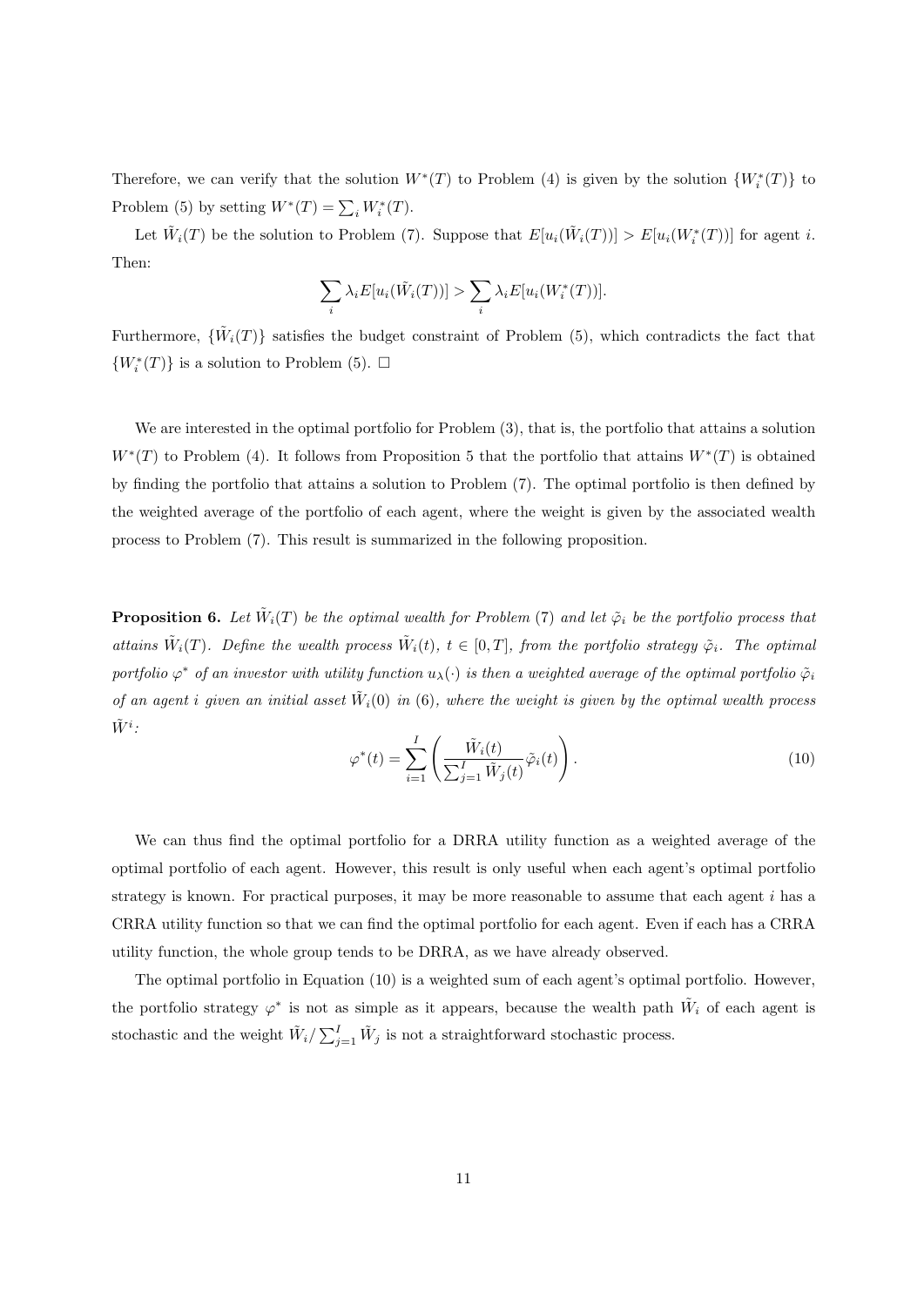#### **3.2 Value Function and the Optimal Portfolio**

Based on the results shown in the previous sections, we now study the optimal portfolio and the associated value function in more detail. We first write down the optimal portfolio problem corresponding to Problem (7), that is, the optimal portfolio problem of each *i* given initial wealth  $\tilde{W}_i^0$ :

$$
\max_{\varphi^i \in \Theta} \qquad E\left[u_i(\tilde{W}_i(T))\right]
$$
\n
$$
\text{s.t.} \qquad d\tilde{W}_i(t) = \tilde{W}_i(t)\left[\left(r(t) + \varphi^i(t)^\top(\mu(t) - r(t))\right)\right]dt + \tilde{W}_i(t)\varphi^i(t)^\top\sigma(t)dB_t, \quad \tilde{W}^i(0) = \tilde{W}_i^0.
$$
\n
$$
(11)
$$

The Hamilton–Jacobi–Bellman (HJB) equation for this problem is given by:

$$
\sup_{\varphi^i} \quad \mathcal{D}V^i(w,X,t) = 0
$$

with the boundary condition  $V^i(w, X, T) = u_i(w)$ , where:

$$
\mathcal{D}V^{i}(w, X, t) = V_w^{i}(w \left[ \left( r(t) + \varphi^{i}(t)^\top (\mu(t) - r(t)) \right) \right] \right) + V_X^{i} \mu^{X} + V_t^{i}
$$
  
+ 
$$
\frac{w^{2}}{2} \varphi^{i\top} \sigma \sigma^{\top} \varphi^{i} V_{ww}^{i} + \frac{1}{2} \text{tr} \left[ \sigma^{X} \sigma^{X} \right] V_{XX}^{i} + w \varphi^{i} \sigma \sigma^{X} \right] V_{Xw}^{i}.
$$

Assuming that a solution to the HJB equation exists, it follows from the first-order condition that:

$$
\varphi^i = -\frac{V_w^i}{wV_{ww}^i} (\sigma \sigma^\top)^{-1} (\mu - r) - \frac{V_{X_w}^i}{wV_{ww}^i} (\sigma \sigma^\top)^{-1} \sigma \sigma^{X^\top}.
$$
\n(12)

The first term is the instantaneous mean–variance portfolio and the second term is the hedging portfolio.

It follows from (10) that the optimal portfolio  $\varphi^{\lambda}$  of the pension fund is defined using the generated wealth processes  $\tilde{W}_i(t)$ :

$$
\varphi^{\lambda} = \sum_{i=1}^{I} \left( \frac{\tilde{W}_i(t)}{\sum_{j=1}^{I} \tilde{W}_j(t)} \right) \varphi^i = \left( \frac{1}{\sum_{j=1}^{I} \tilde{W}_j} \right) \left[ \left( -\sum_{i=1}^{I} \frac{V_w^i}{V_{ww}^i} \right) (\sigma \sigma^{\top})^{-1} (\mu - r) + \left( -\sum_{i=1}^{I} \frac{V_{Xw}^i}{V_{ww}^i} \right) (\sigma \sigma^{\top})^{-1} \sigma \sigma^{X} \right].
$$

The optimal portfolio of the whole group also consists of two parts: the mean–variance portfolio and the hedging portfolio. The mean–variance portfolio is determined as if we take

$$
-\frac{1}{\sum_i \tilde{W}_i} \left(\sum_i \frac{V_w^i}{V_{ww}^i}\right)
$$

as the RRT of the pension fund. Here,  $-V_w^i/V_{ww}^i$  can be considered as the ART with respect to the value function of each agent. Further, the ART of the pension fund is defined as a sum of the ART for each *i* participant. This property is similar to the property described in Proposition 2.

The hedging portfolio is more difficult to characterize. The total amount of the hedging portfolio is determined by the sum of:

$$
-\frac{V_{\lambda w}^i}{V_{ww}^i} = -\frac{V_w^i}{V_{ww}^i} \left(\frac{\partial}{\partial x} \ln V_w^i\right),\,
$$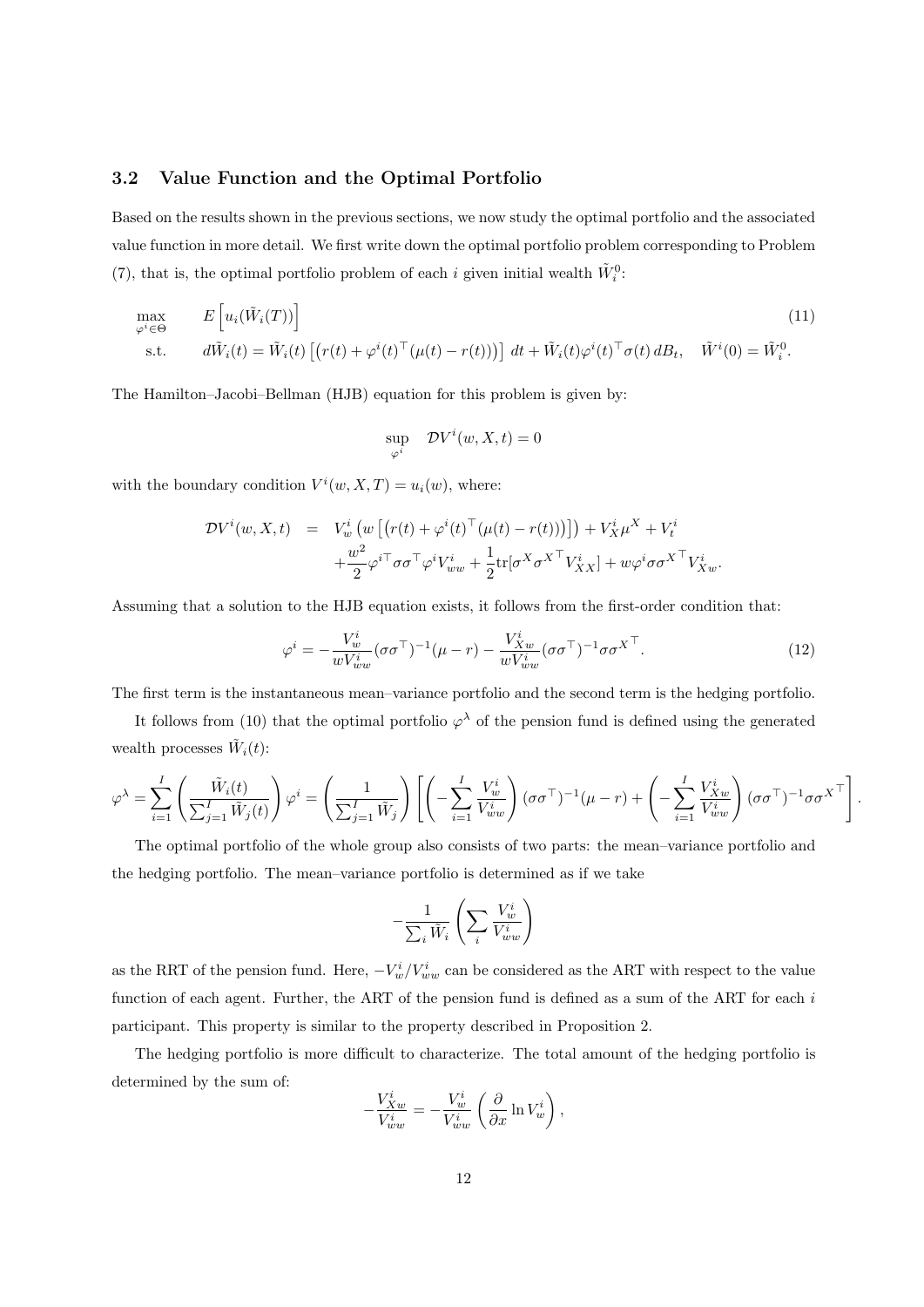that is, the product of the ART and the marginal value of the growth rate. The hedging portfolio of each participant *i* is only known explicitly for some special cases, such as Kim and Omberg [10]. The hedging portfolio of the whole group is a weighted sum of each agent's hedging portfolio. Given the weight determined through the wealth path  $\tilde{W}_i$ , the hedging portfolio of the pension fund is a stochastic combination of each agent's hedging portfolio.

#### **3.3 Constant but Heterogeneous Relative Risk Aversion Case**

In general, it is not easy to find an analytical solution to variational Problem 1. For example, even if all agents have CRRA utility functions, but different risk aversion parameters, the surrogate utility function is not CRRA. The risk-sharing rule could also be found numerically, although numerical computation is difficult as the number of agents increases.

In our model, the efficient risk-sharing rule can be characterized through the optimal portfolio strategies of agents. Suppose for simplicity in this section that the investment opportunity set is constant and the utility functions of all agents are power utility functions:

$$
u_i(w) = \frac{1}{1 - 1/\kappa_i} w^{1 - 1/\kappa_i}.
$$

The riskless rate is constant, and there is one risky asset whose price *S* satisfies a geometric Brownian motion:

$$
dS_t = \mu S_t dt + \sigma S_t dB_t.
$$

Suppose that the initial wealth  $W(0)$  is distributed to each agent *i* with an amount  $\tilde{W}_i(0)$ . As is well known, the optimal portfolio strategy in this case is given by:

$$
\tilde{\varphi}_i = \kappa_i \frac{\mu - r_f}{\sigma^2}.
$$

The wealth process generated by  $\tilde{\varphi}_i$  is:

$$
\tilde{W}_i(t) = \tilde{W}_i(0) \exp\left[\int_0^t (\tilde{\varphi}_i(\mu - r_f) + r_f) dt + \int_0^t \tilde{\varphi}_i \sigma dB_t - \frac{1}{2} \int_0^t (\tilde{\varphi}_i \sigma)^2 dt\right],
$$

and the total wealth process is given by  $\tilde{W}(t) = \sum_i \tilde{W}_i(t)$ . The efficient risk-sharing rule  $f^{\lambda}(\cdot)$  and the surrogate utility function  $u_{\lambda}(\cdot)$  are given by:

$$
u_{\lambda}\left(\sum_{i}\tilde{W}_{i}(T)\right)=\sum_{i}\lambda_{i}u_{i}(\tilde{W}_{i}(T)).
$$

In this case, the surrogate utility function  $u_{\lambda}(\cdot)$  of the pension fund is not the CRRA, but its portfolio is the weighted sum of optimal portfolios chosen by investors with CRRA utility functions. The RRT of the pension fund is then the weighted average of each participant's RRT.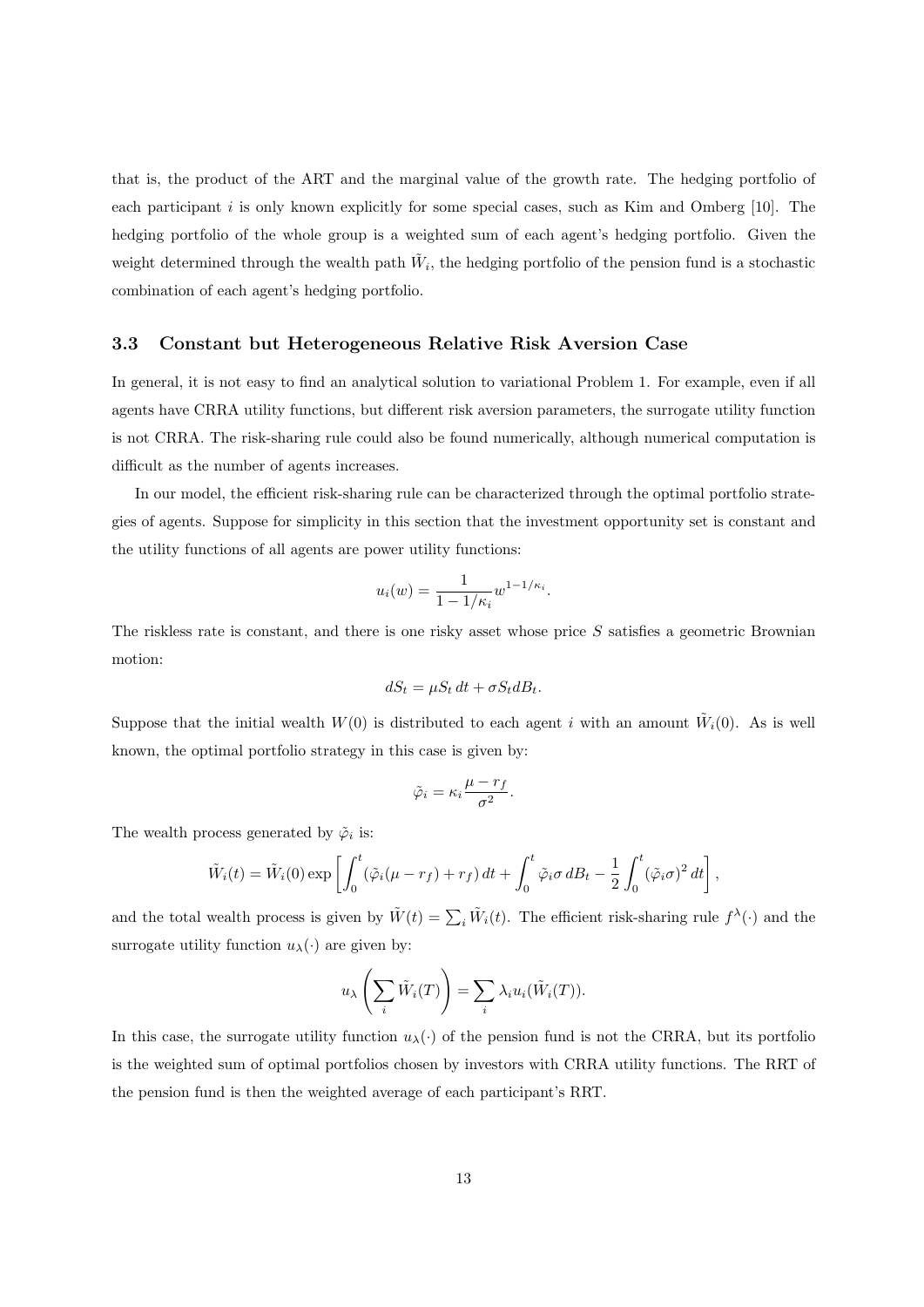**Lemma 1.** *Suppose that the investment opportunity is constant and that all agents have CRRA utility functions with RRT parameter*  $\kappa_i$ *. The optimal portfolio of the pension fund at*  $t \in [0, T)$  *is then the same as the optimal portfolio of a CRRA agent with RRT parameter*

$$
\frac{\tilde{W}_i(t)}{\sum_{j=1}^I \tilde{W}_j(t)} \kappa_i.
$$
\n(13)

**Proof.** The optimal portfolio is given by:

$$
\varphi_t^* = \sum_{i=1}^I \frac{\tilde{W}_i(t)}{\sum_{j=1}^I \tilde{W}_j(t)} \tilde{\varphi}_i = \sum_{i=1}^I \left[ \frac{\tilde{W}_i(t)}{\sum_{j=1}^I \tilde{W}_j(t)} \kappa_i \right] \left( \frac{\mu - r_f}{\sigma^2} \right),
$$

which is the same as the optimal portfolio for CRRA utility with RRT parameter (13).  $\Box$ 

Lemma 1 does not say that  $u_\lambda(\cdot)$  is the CRRA. We take the optimal portfolio  $\varphi^*$  as an instantaneous mean–variance portfolio and compute the implied RRT, which is a weighted average of each agent's RRT  $\kappa_i$  with a weight determined by wealth  $\tilde{W}_i$ . The implied RRT depends on the relative size of wealth  $\tilde{W}_i$ , and the implied RRT of  $u_{\lambda}(\cdot)$  is closer to RRT  $\kappa_i$  of agent *i*, who has the largest wealth among the pension participants. Security market performance before time  $t \in [0, T]$  is thus relevant to portfolio selection at time *t*. As a less risk-averse agent's wealth grows more (less) during good (bad) market conditions, the optimal portfolio tends to be more (less) aggressive after the security market has been good (bad).

#### **3.4 Asset Liability Management**

Pension funds often determine their strategic asset allocations, which are typically determined from a long-term point of view and are kept constant unless investment opportunities have clearly changed. Because strategic asset allocation is simple and transparent, it is widely used and considered as one of the most important investment decisions.

However, in the process of determining strategic asset allocation, liability is not explicitly taken into account. Many studies point out the importance of asset liability management. See, for example, Sharpe and Tint [17], Boulier, Trussant, and Florens [3], Cairns, Blake, and Dowd [4], Sundaresan and Zapatero [18], Rudolf and Ziemba [14], Haberman and Vigna [7], Binsbergen and Brandt [19], and Detemple and Rindisbacher [6].

The results in the earlier sections suggest the importance of considering not only the existence of liability but also its structure. In particular, if the pension's liabilities comprise heterogeneous participants, neither the CARA nor the CRRA utility function is appropriate. The objective function and/or constraints are exogenously given in ALM models, although these are practically and intuitively chosen. The optimization problems tend to become complicated as we depart from the simple and standard settings of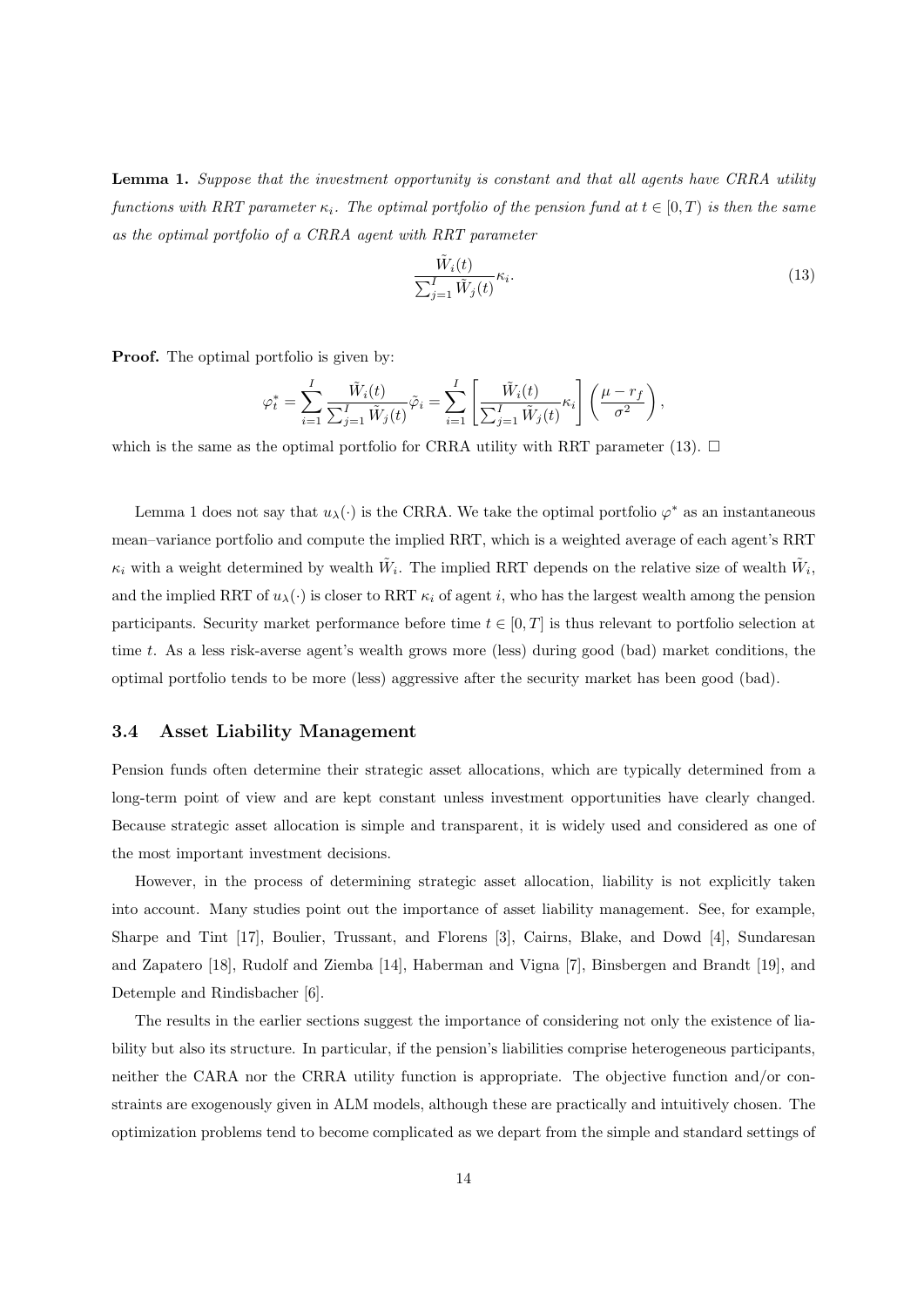the portfolio selection problem. To make the optimization problems tractable, it is often assumed in ALM models that the objective functions are homothetic, such as a quadratic cost function. These assumptions often yield rather counterintuitive solutions. For example, a solution portfolio may be irrelevant to the level of assets or the funding ratio.

The marginal contribution of this paper to the ALM literature is that our model produces a microfoundation for ALM models. Assuming that, for example, one of the participants is very risk averse, the allocations to this agent can be considered as a payment to a creditor. The DRRA utility function is then a natural choice because investors with debt payments attempt to lessen their risk exposure when total wealth is not sufficient to fulfill the debt payment. Such an objective function is not exogenously assumed, but derived as a solution to the risk-sharing rule in our model.

Our model points out two potential sources of welfare losses that could be incurred by ignoring liability structures. The first source of loss is the fact that the realized total wealth is distributed without taking heterogeneous risk attitudes into account. The second source is the fact that the asset portfolio strategy is determined by ignoring risk- sharing rules. In the following section, we consider a practical example of the optimal portfolio and welfare loss.

# **4 Example — The Asset Allocation Decision of the Japanese Public Pension Fund**

In this section, we consider a simple asset allocation problem for the Japanese public pension fund. The fund reserves account for more than 100 trillion Japanese yen as of March 2010. The asset allocation is currently relatively conservative with about 70 percent in domestic bonds and the remainder almost equally divided across domestic stock, foreign bonds, and foreign stock. The asset allocation is determined using a mean–variance approach, the input parameters for which are estimated using long-run historical data.

Although there has long been debate about the risk caused by security investment, what has not been discussed are risk-sharing rules for heterogeneous participants. In other words, portfolio strategy has been discussed without considering how the gain (loss) is distributed (shared) among participants. We have shown in previous sections of this study that risk-sharing rules and portfolio strategies are inseparably related.

In the following, we consider a simple example of the asset allocation problem, where the riskless rate is stochastic. Uncertainty about interest rates is particularly important for the Japanese pension system, because public pension funds mostly invest in domestic bonds. Moreover, Japan has experienced low interest rates and a deflationary economy for more than a decade.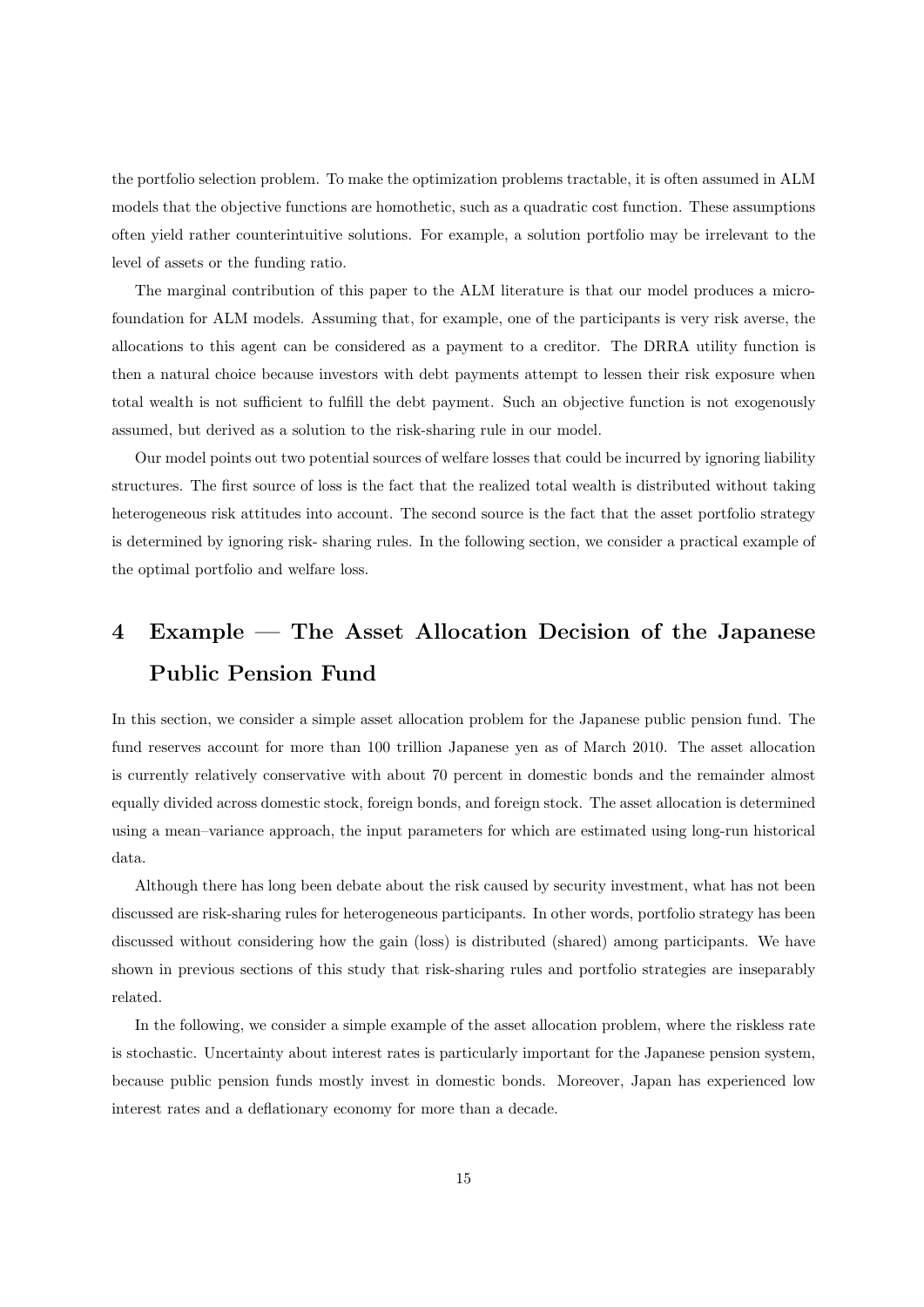For simplicity, we consider "young" and "old" generations. We assume these two generations have power utility functions with different relative risk aversion. Planed benefits from Japanese public pension fund to older generations are not sensitive to its performance of asset portfolio. Such benefit schedule is consistent with the assumption that older generations are strongly risk averse. Optimal portfolio strategies and risk-sharing rules for the two agents with different risk attitudes are calculated. We show that the welfare losses by adopting inefficient risk-sharing rules and suboptimal portfolio strategies using constant asset allocation can be large.

#### **4.1 Security Market Model**

Let  $B = (B^1, B^2)$  be an independent two-dimensional Brownian motion. The riskless rate process is given by the Vasicek model [20] as follows:

$$
dr_t = \phi(\overline{r} - r_t) dt + \Sigma_r dB_t, \qquad (14)
$$

where  $\phi$  and  $\overline{r}$  are constant and  $\Sigma_r$  is a constant vector. Without loss of generality, let  $\Sigma_r = (\sigma_r, 0)$ . There are two risky assets: stock and a zero-coupon bond. The stock price *S* satisfies:

$$
dS_t = \mu_S S_t dt + S_t \Sigma_S dB_t, \qquad (15)
$$

where  $\Sigma_S = (\rho \sigma_s, \sqrt{1-\rho^2} \sigma_s)$  is a constant vector. The stock volatility is determined by  $\sigma_s$  and the correlation between stock returns and the riskless rate is determined by  $\rho$ . Let  $P_t^T$  be the price at *t* of a zero-coupon bond maturing at  $\overline{T}$ , and write its price process as:

$$
dP_t^{\overline{T}} = \mu_Z P_t^{\overline{T}} dt + P_t^{\overline{T}} \Sigma_Z dB_t,
$$

where  $\mu_Z$  and  $\Sigma_Z$  are defined below in equation (18).

We assume that the market is complete and that the market price of risk  $\xi = (\xi_1, \xi_2)$  is constant. The no-arbitrage condition implies  $\xi$  is given by:

$$
\begin{pmatrix} \mu_Z - r_t \\ \mu_S - r_t \end{pmatrix} = \begin{pmatrix} \Sigma_Z \\ \Sigma_S \end{pmatrix} \xi \equiv \Sigma \xi.
$$

Under these assumptions,  $B^* = B + \int \xi dt$  is a Brownian motion under the equivalent martingale measure. The process for the riskless rate is given by:

$$
dr_t = \phi(\overline{r} - r_t) dt + \Sigma_r dB_t = \phi \left( \left( \overline{r} - \frac{\sigma_r}{\phi} \xi_1 \right) - r_t \right) dt + \Sigma_r dB_t^*.
$$

Let  $\bar{r}^{RN} \equiv \bar{r} - (\sigma_r/\phi)\xi_1$  be the mean-reverting level under the equivalent martingale measure; then, we can apply the well-known results from Vasicek [20]. As a derivative security on the riskless rate, the zero-coupon bond price  $P_t^T$  is given by:

$$
P_t^{\overline{T}} = e^{-a(\overline{T}-t) - b(\overline{T}-t)r},
$$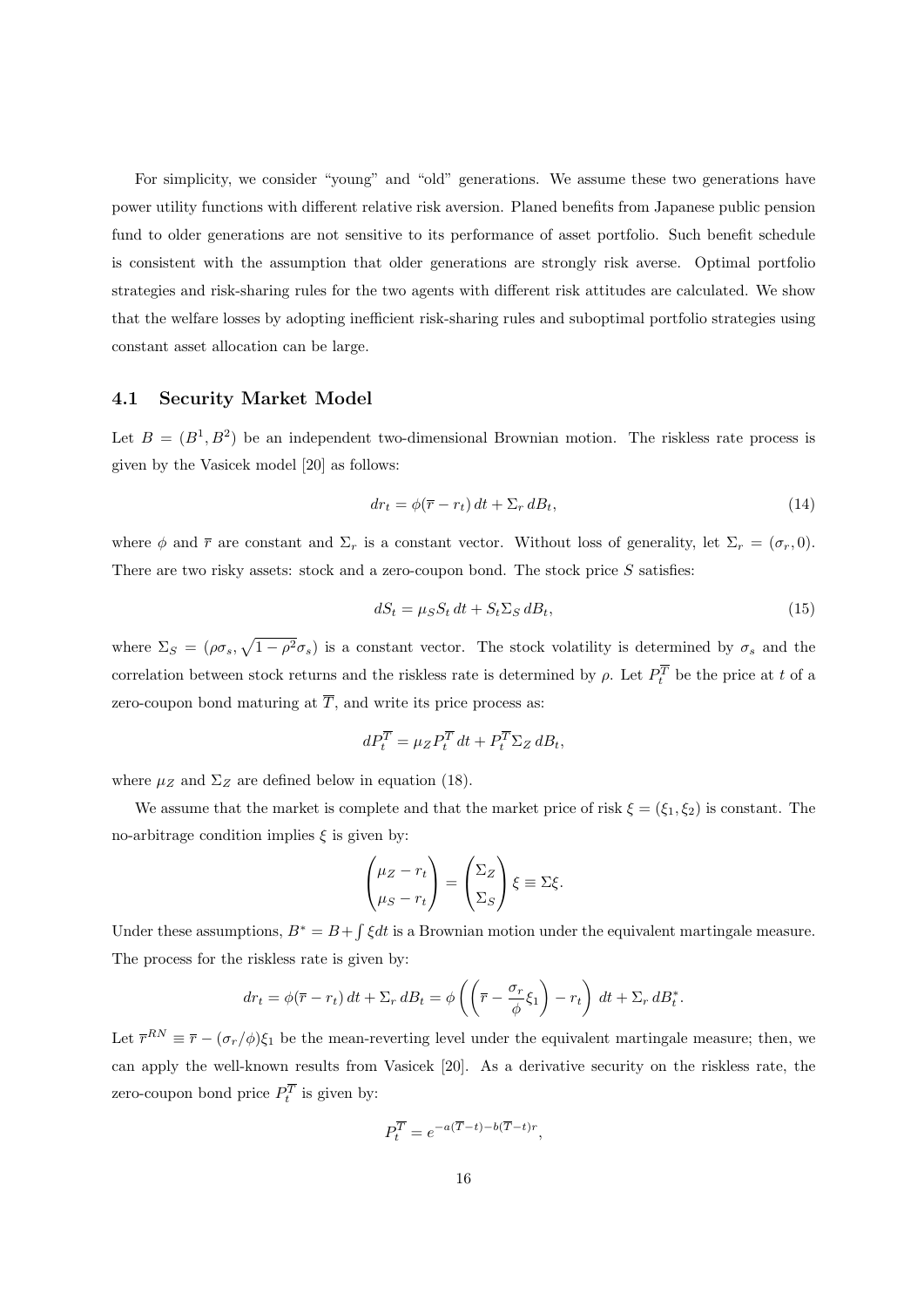where  $a : [0, \overline{T}] \to \mathbb{R}$  and  $b : [0, \overline{T}] \to \mathbb{R}$  are defined by:

$$
a(\tau) = \left(\overline{r}^{RN} - \frac{\sigma_r^2}{2\phi^2}\right)(\tau - b(\tau)) + \frac{\sigma_r^2}{4\phi}b(\tau)^2,
$$
\n(16)

$$
b(\tau) = \frac{1}{\phi} (1 - e^{-\phi \tau}).
$$
\n(17)

It follows from Ito's lemma that the zero-coupon bond price satisfies:

$$
\frac{dP_t^{\overline{T}}}{P_t^{\overline{T}}} = \left(-b(\overline{T}-t)\phi(\overline{r}-r_t) + \frac{1}{2}(b(\overline{T}-t))^2\sigma_r^2 + a'(\overline{T}-t) + b'(\overline{T}-t)r_t\right)dt - b(\overline{T}-t)\Sigma_r dB_t
$$
\n
$$
= (r_t - b(\overline{T}-t)\sigma_r\xi_1)dt - b(\overline{T}-t)\Sigma_r dB_t \equiv \mu_Z dt + \Sigma_Z dB_t.
$$
\n(18)

The stock price *S* satisfies:

$$
dS_t = (r_t + \Sigma_S \xi) S_t dt + S_t \Sigma_S dB_t.
$$

We now consider the asset allocation problem of investing in stock, the zero-coupon bond, and a riskless asset. Consider an agent who has a power utility function:

$$
u(w) = \frac{w^{1-1/\kappa}}{1-1/\kappa}.
$$
\n(19)

Optimal portfolio and risk sharing rule of pension funds are defined through optimal portfolio of this type of agent as explained in the previous sections. Let  $\varphi = (\varphi_B, \varphi_S)^{\top}$  be the fraction invested in the bond and stock. The wealth process  $w^{\varphi}$  given portfolio  $\varphi$  is:

$$
dw_t = [w_t \varphi_t^\top (\mu_t - r_t) + r_t w_t] dt + w_t^{\varphi} \varphi_t^\top \Sigma dB_t,
$$

where  $\mu_t \equiv (r_t - b(\overline{T} - t)\sigma_r \xi_1, r_t + \Sigma_S \xi)^{\top}$ .

Given the initial conditions  $w_0$  and  $r_0$ , the optimal portfolio problem for agent *i* is:

$$
V(w_0, r_0) \equiv \sup_{\varphi} E\left[u_T(w^{\varphi}(T))\right].
$$
\n(20)

The HJB equation for Problem (20) is defined with respect to a function  $J : \mathbb{R}_+ \times \mathbb{R} \times [0, T] \to \mathbb{R}$ :

$$
\sup_{\varphi \in \mathbb{R}^2} J_w(w, r, t)(w\varphi^{\top}(\mu - r) + rw) + J_r(w, r, t)(\phi(\overline{r} - r)) + J_t(w, r, t) + \frac{1}{2}J_{ww}(w, r, t)w^2\varphi^{\top}\Sigma\Sigma^{\top}\varphi
$$

$$
+J_{wr}(w, r, t)w\varphi^{\top}\Sigma\Sigma_r^{\top} + \frac{1}{2}J_{rr}(w, r, t)\Sigma_r\Sigma_r^{\top} = 0
$$

with the boundary condition

$$
J(w,r,T) = u_i(w).
$$

From the first-order condition, the optimal portfolio is given by:

$$
\varphi_t = -\frac{1}{wJ_{ww}(w,r,t)} (\Sigma \Sigma^\top)^{-1} [J_w(w,r,t)(\mu_t - r_t) + J_{wr}(w,r,t) \Sigma \Sigma_r^\top].
$$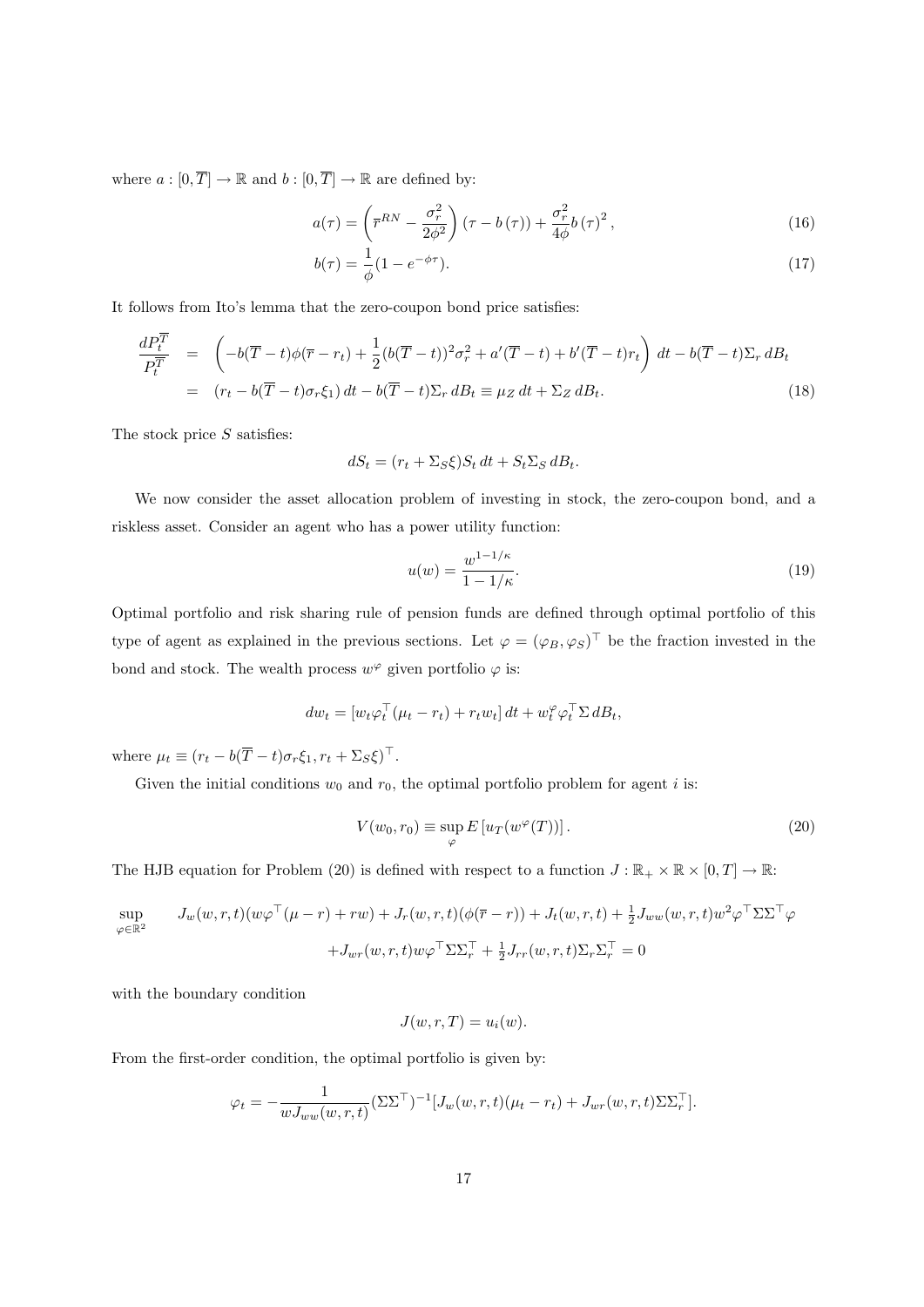The hedging portfolio in this example is simple: to hold the zero-coupon bond by the amount

$$
\frac{J^i_{wr}(w,r,t)}{wJ^i_{ww}(w,r,t)} \times \frac{1}{b(\overline{T}-t)}
$$

because

$$
(\Sigma\Sigma^{\top})^{-1}\Sigma\Sigma_r^{\top} = \left(\begin{array}{c} -1/b(\overline{T}-t) \\ 0 \end{array}\right).
$$

Given an agent who has a CRRA utility function, we conjecture that the value function is separable with respect to *w* and *r*:

$$
J(w,r,t) = \frac{w^{1-1/\kappa}}{1-1/\kappa} f(r,t)
$$
\n(21)

for some function  $f : \mathbb{R} \times [0,T] \to \mathbb{R}$ . We can conjecture from the result in Kim and Omberg [10] that  $f(\cdot)$  has the form

$$
f(r,t) = \exp[c(T-t) + d(T-t)r]
$$

for some functions  $c : [0, T] \to \mathbb{R}$  and  $d : [0, T] \to \mathbb{R}$  with the boundary condition  $c(0) = d(0) = 0$ .

**Proposition 7.** *The optimal portfolio is:*

$$
\varphi_t = \kappa (\Sigma \Sigma^{\top})^{-1} \left[ (\mu_t - r_t) + \Sigma \Sigma_r^{\top} \frac{f_r(r_t, t)}{f(r_t, t)} \right]
$$
  
=  $\kappa (\Sigma \Sigma^{\top})^{-1} (\mu_t - r_t) + (\kappa - 1)b(T - t) \begin{pmatrix} -1/b(\overline{T} - t) \\ 0 \end{pmatrix}$  (22)

**Proof.** See appendix.

The second component of the optimal portfolio is to hedge against shifts in investment opportunities. In this example, investment opportunity is determined by the riskless rate, whose changes can be hedged by holding the zero-coupon bond. The amount of zero-coupon bond needed is given by totally differentiating (21) and setting  $\Delta t = 0$ . The amount of wealth change needed for the riskless rate change  $\Delta r$  to keep the same value  $\overline{V}$  is:

$$
\left. \frac{dw}{dr} \right|_{V(w,r,t)=\overline{V}} = -\frac{V_r}{V_w} = -\frac{w}{1-1/\kappa}d(T-t).
$$

If  $\phi > 0$  and the riskless rate is mean-reverting, it follows from (17) and (27) that  $dw/dr < 0$  for  $\kappa < 1$ . Thus, an increase (decrease) in the level of the riskless rate implies an improvement (deterioration) in investment opportunities. As the bond price increases when the riskless rate falls, wealth can be transferred to the worse state by holding the zero-coupon bond.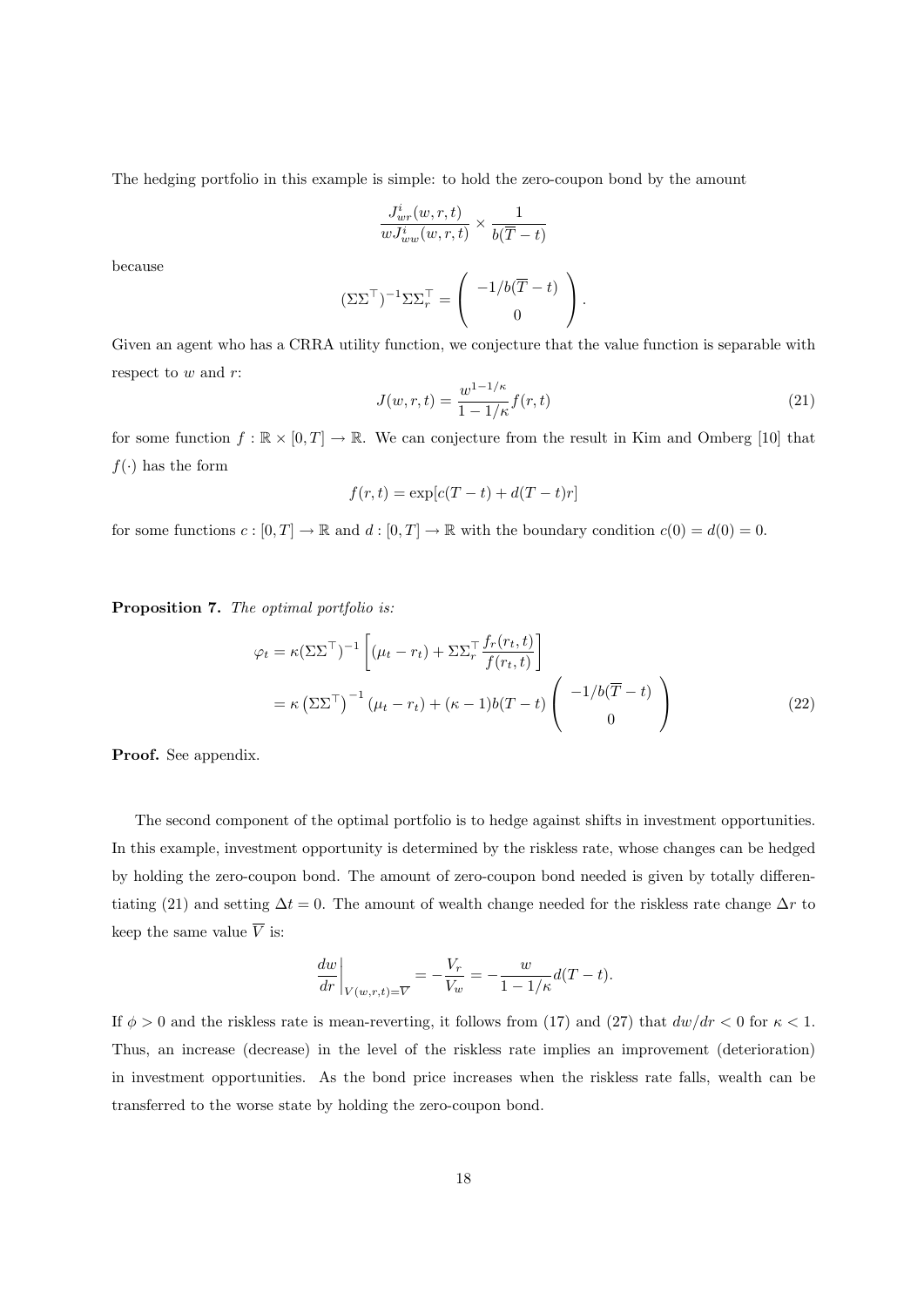#### **4.2 Parameter Values**

We now employ the values that are actually used in the asset allocation decision by the Japanese public pension fund. There are five asset classes: "short-term assets", "domestic bonds", "domestic stock", "foreign bonds", and "foreign stock". The asset allocation is determined by the mean–variance approach. Tables 1 and 2 detail the means, covariances, and portfolio weights.

For simplicity, domestic stock, foreign bonds, and foreign stock are combined as a single risky security with current portfolio weights in Table 1, which we refer to simply as "stock" in the following. We also take the short-term asset as the riskless asset and consider the asset allocation problem between bonds, stock, and the riskless asset. From Table 1 and Table 2, the parameter values in our three-asset example are determined as in Table 3 and Table 4. We set stock volatility  $\sigma_s = 13.16\%$ , stock risk premium  $\Sigma_S \xi = 4.5\% - 2\% = 2.5\%$ , and the correlation between bond and stock as  $\rho = 0.13$ . For the term structure of interest rates, we suppose that the duration of a domestic bond is  $\overline{T} - t = 5$  years and that the means and variance of the riskless asset in Table 3 are the long-run means and variance of the short rate process:

$$
\lim_{T \to \infty} E_t[r_T] = \lim_{T \to \infty} \left( \overline{r} + (r_t - \overline{r}) e^{-\phi[T-t]} \right) = \overline{r} = 0.02,
$$
\n
$$
\lim_{T \to \infty} \text{Var}_t[r_T] = \lim_{T \to \infty} \frac{\sigma_r^2}{2\phi} \left( 1 - e^{-2\phi[T-t]} \right) = \frac{\sigma_r^2}{2\phi} = (-0.0363)^2.
$$
\n
$$
(23)
$$

We also take the mean and standard deviation of the bond in Table 3 as the drift and volatility parameters in Equation (18):

$$
\overline{r} - b(\overline{T} - t)\sigma_r \xi_1 = 0.03
$$

$$
-b(\overline{T} - t)\sigma_r = -0.0542.
$$

Then we can determine the market price of risk  $\xi$ , volatility  $\sigma_r$  and the mean-reverting speed  $\phi$  of the riskless rate:

$$
(\xi_1, \xi_2) = (-0.1845, 0.2143), \quad \sigma_r = 0.0475, \quad \phi = 0.8568.
$$

We also suppose the current riskless rate is  $0.02(=\bar{r})$ .

To have asset allocation weight  $\varphi = (68\%, 27\%)^{\top}$  in Table 3, let  $\kappa = 1/5.8$ . The mean–variance portfolio with this value of *κ* is:

$$
\begin{pmatrix} \text{Bond Stock Riskless Asset} \end{pmatrix} = \begin{pmatrix} 66.74\% & 28.30\% & 4.96\% \end{pmatrix}.
$$

The dynamic optimal portfolio for time horizon  $T = 5$  years is as a sum of the mean–variance and hedging portfolios:

$$
\begin{array}{rcl}\n\text{(Bond Stock Riskless Asset)} & = & \left(66.74\% + 82.76\% \quad 28.30\% + 0\% \quad 4.96\% - 82.76\% \right) \\
& = & \left(149.50\% \quad 28.30\% \quad -77.80\% \right)\n\end{array}
$$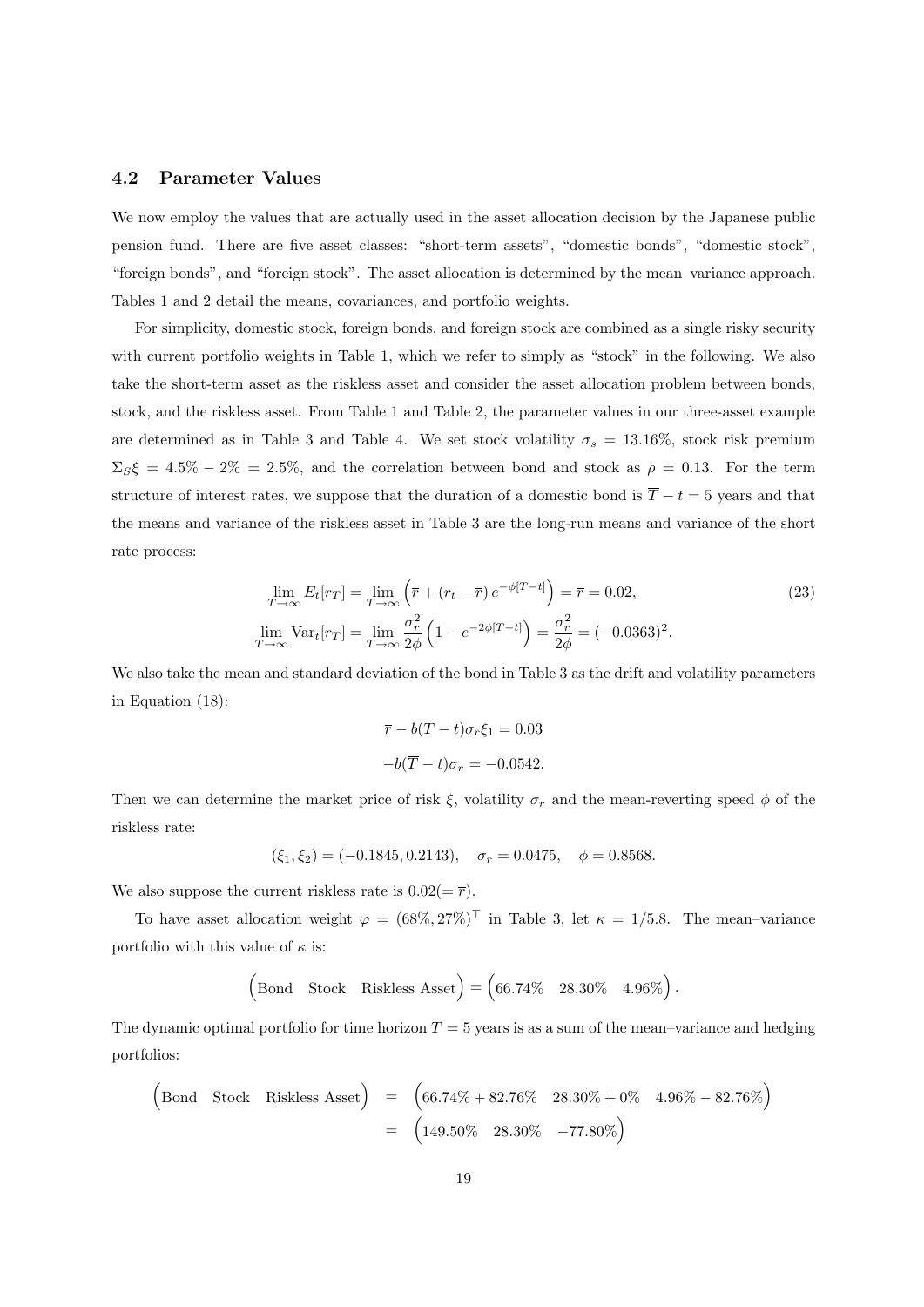Given that the market price of risk  $\xi$  in this example is constant, the mean–variance frontier and the capital market line move but keep the same shape. The mean–variance portfolio thus does not depend on the level of the riskless rate. The zero-coupon bond is held to hedge against shifts in the riskless rate. This result suggests the importance of a dynamic aspect, even if investment opportunities are essentially unchanged, as in this example.

The covariance between asset returns and the state variables is also important. In Table 2, domestic stock and bond returns are positively correlated, which means that interest rates and stock prices are negatively correlated. However, the relation is not necessarily robust and, in fact, is reversed during the most recent decade in Japan when interest rates were very low and the economy was experiencing deflation. The hedging portfolio could be very different from the value given in this example if the underlying covariance structure of asset returns and state variables is changed.

## **4.3 Welfare Loss Caused by Inefficient Risk Sharing and a Suboptimal Portfolio Strategy**

We now compute the welfare losses caused by an inefficient risk-sharing rule and a suboptimal portfolio strategy. Motivated by the serious aging problem in Japan, we consider the preference heterogeneity between young and old generations.

Suppose for simplicity that two agents, young and old generations, participate in the pension fund and make an initial contribution at an initial time  $t = 0$ . The pension fund then invests the aggregated contribution in bond, stock, and the riskless asset and chooses a portfolio strategy until the terminal time  $T = 5$  years. At the terminal time *T*, the pension fund distributes the realized wealth to young and old generations.

Using parameter values in section 4.2, the wealth distribution to young and old generations is numerically calculated as follows. We first determine relative risk tolerance of young and old generations. Then the initial aggregated wealth of the pension fund is distributed to young and old generations. We construct binomial trees for two-dimensional Brownian motion in the riskless rate process (14) and the stock price process (15) with time interval 1*/*2 year. We assume that markets are complete for the model described in section 4.1, and generate sample paths of state price deflator using binomial trees. The optimal wealth processes of young and old generations, which also yield the wealth distribution under the efficient risk sharing rule, are calculated using the martingale approach. The expected utility and its certainty equivalent are found by averaging sample path values. The utility weight  $\lambda = {\lambda_{young}, \lambda_{old}}$  is determined by matching marginal utilities of initial wealth of young, old, and the pension fund.

In the following, we do not discuss how young and old generations initially contribute to the pension fund. It may be natural in many risk sharing problems to assume that the initial aggregated wealth is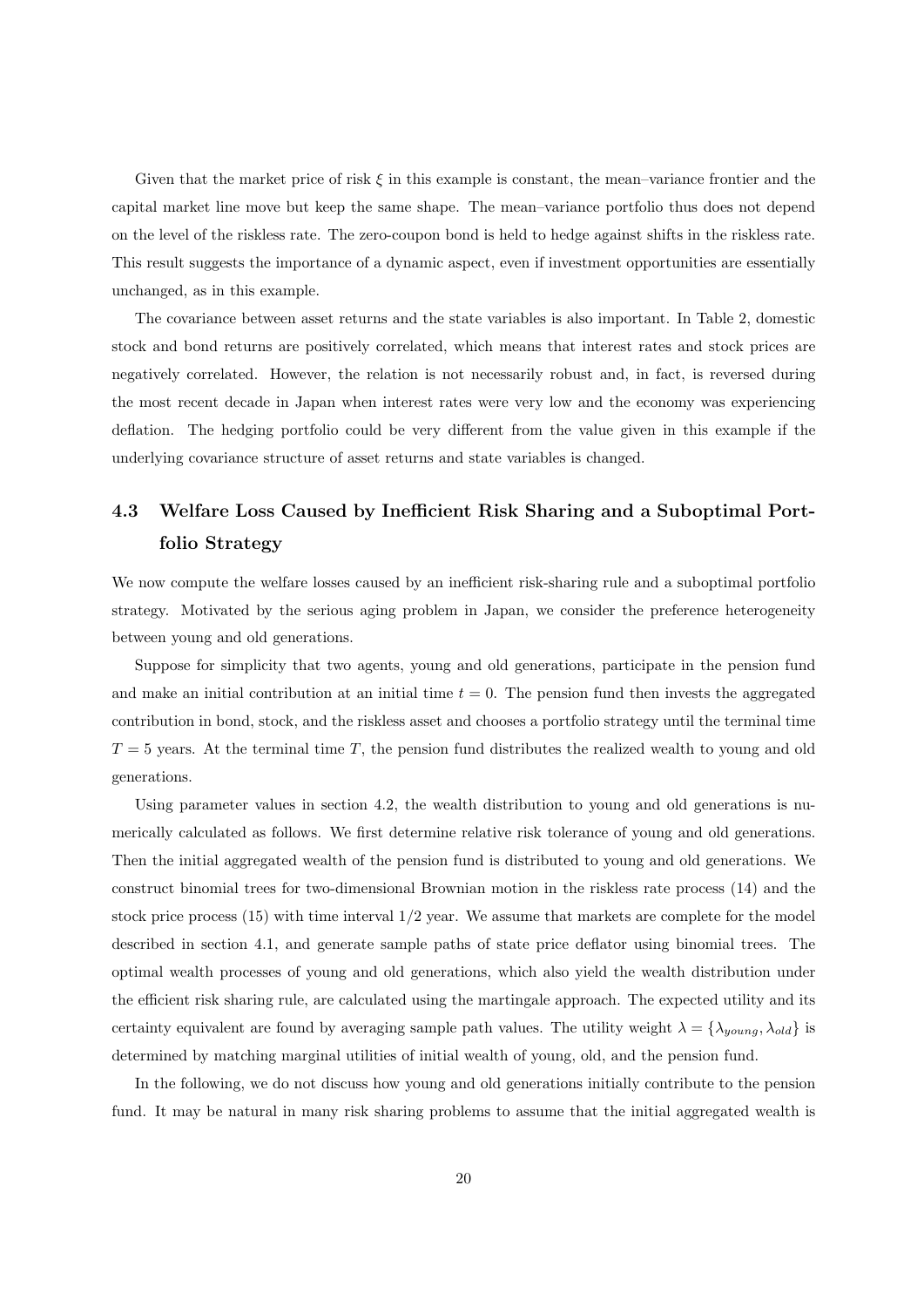distributed to each agent so that the re-distributed wealth equals to its initial contribution. However in the context of public pension funds, in particular in aging society such as Japan, public pension system inevitably transfers some wealth from one generation to the other generation. Furthermore, it is not easy to conclude how much of the pension reserve belongs to a particular participant. We thus start our numerical example with the assumption that the initial aggregated wealth is already distributed to young and old generations.

In Japan, the ratio of population of retired age (over sixty five years old) and working age (from twenty to sixty four years old) was 1 to 3.6 in year 2000. It will be expected to become 1 to 1.9 in year 2025 and 1 to 1.4 in year 2050. Somehow consistent to these numbers, we consider three cases: The aggregated wealth of the pension fund is distributed to young and old generations in the ratio of 1:3 (Case A), 1:2 (Case B), and 1:1 (Case C).

Although we assume that risk attitudes are heterogeneous between young and old generations, it is difficult for us to know true values of partiticapant's risk aversion parameter. A generally accepted view is that younger generations are less risk averse than older generations, because younger generations have their future income and consider their human capital a riskless asset. Empirical findings are often inconsistent with theoretical predictions. For example, it is known that younger generations invest less money on stock market in Japan. Theories of life-cycle finance also point out that risk preferences depend on various factors: money on deposit, a debt, holding assets such as real estate and securities, age, labor income, and a state of health. See for example Bodie, Detemple, and Rindisbacher [2]. Furthermore, pension participants might not tell their true risk preference to pension funds once they understand pension benefit are determined by taking risk preference of participants into account.

In our numerical example, we determine risk aversion parameters in view of properties of Japanese public pension benefit. Old generation has no future labor income, and they consume distributed money at terminal date *T* instantly. On the other hand, the distributed money to young generation is not consumed but is forced to contribute to pension fund for the future consumption. Even if portfolio performance was not successful by time *T*, the pension fund would not reduce pension benefit to old generation. Reduction of benefit directly downgrades consumption status of old generation, which may produce political friction between young and old generations. Because of political pressure by older generation, public pension fund may not easily reduce pension benefit to them. Public pension benefit to older generation is thus similar to risk sharing rule for very risk averse agent in our model. It is thus reasonable to model old generation as highly risk averse agent.

In the following example, we assume that old generation has very large RRT and consider various risk parameters for young. Given distributed initial wealth and risk parameters, the optimal portfolio and efficient risk sharing rule are numerically found. We also calculate the wealth process generated by instantaneous mean-variance portfolio with RRT  $\kappa = 1/5.8$ , which we find in section 4.2 is consistent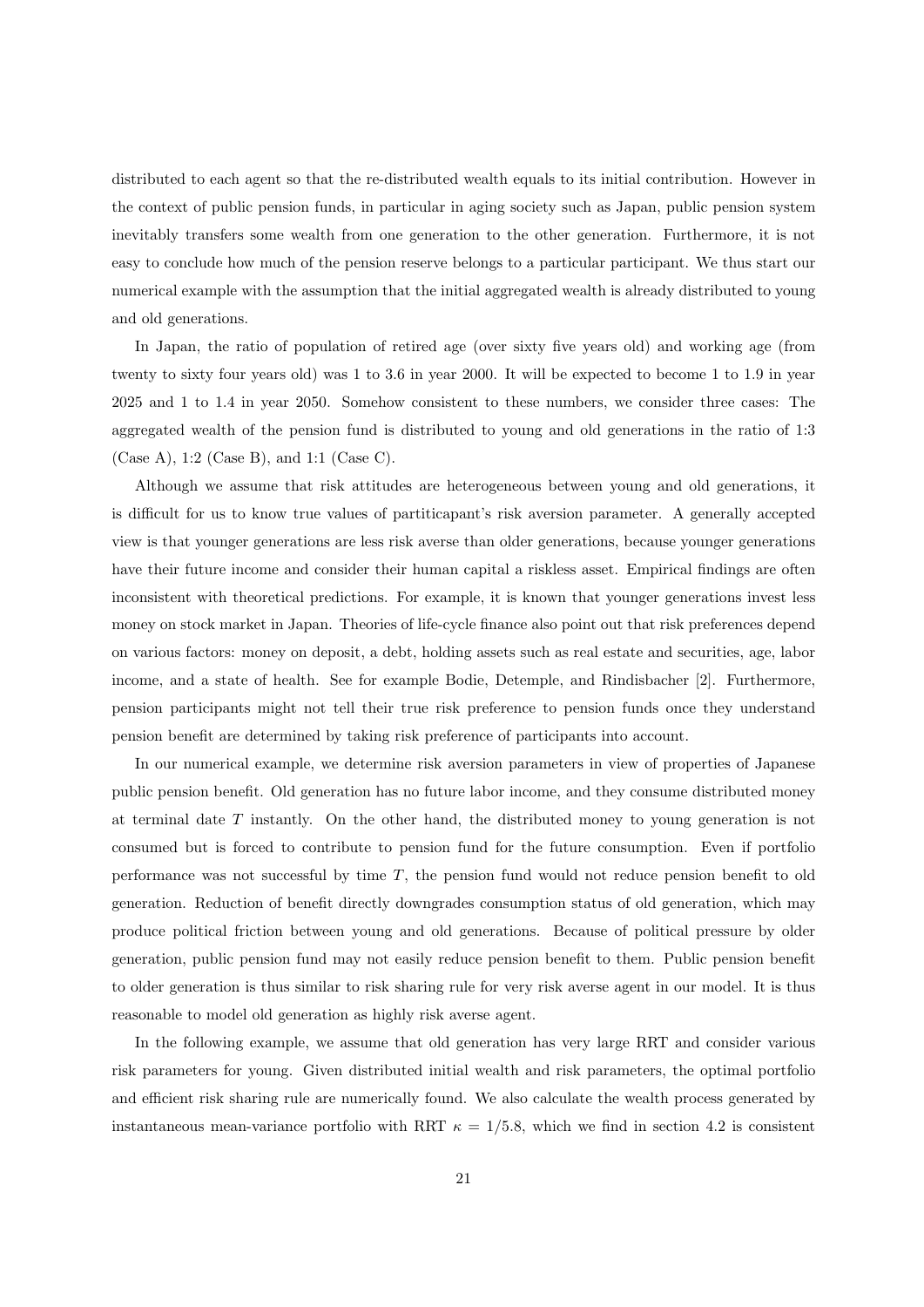with the strategic asset allocation by Japanese public pension fund. Pension benefit to old generation is assumed to be same as the one using optimal portfolio and efficient risk sharing rule. Since old generation is modeled as a strongly risk averse agent, old generation receive almost constant benefit. Young generation is supposed to receive the residual amount of wealth at terminal *T*. This suboptimal portfolio strategy and inefficient risk sharing rule approximate the current Japanese public pension system.

Numerical results are shown in table 5. The RRT  $\kappa = 1/5.8 = 0.17$  is consistent with the current mean–variance portfolio in Table 1. We set the RRT of old generation as  $\kappa_{old} = 1/100$ , whose meanvariance portfolio invests almost nothing in stock under parameter values defined in section 4.2. We consider five combinations of heterogeneous risk attitudes where the young generation is: the same risk aversion as the old generation with a almost  $0\%$  investment in the risky asset (Case 1); less risk averse than the old generation with a 10% investment in the risky asset (Case 2); less risk averse than the old generation with  $\kappa_{young} = 1/5.8$  (Case 3); less risk averse than the old generation with a 40% investment in the risky asset (Case 4); even less risk averse than the old generation with a 75% investment in the risky asset (Case 5). The initial total wealth  $W_0$  of the fund is distributed to the young and old generations in the ratio of 1:3 (Case A), 1:2 (Case B), and 1:1 (Case C).

For each case, we compute optimal wealth path and its certainty equivalent of young and old generations. Old generation receives almost constant wealth and the certainty equivalent through Case 1 to Case 5 is same. The certainty equivalent of young generation depends on the RRT, but those differences are marginal as far as the pension fund adopts optimal portfolio strategy and efficient risk sharing rule.

When the pension fund ignores heterogeneity of risk preferences and adopts inefficient risk sharing rule, the certainty equivalences of young generation are different from Case 1 to Case 5. The RRT of the pension fund is too risk seeking in Case 1 and Case 2, and too risk averse in Case 3 and 4. In Case 1, the certainty equivalence of young is small in any initial distribution of the aggregate wealth. The RRT of the pension fund in Case 1 is too risk seeking for both young and old generations, and the young generation undertakes almost all risk of the pension fund. Because of the inefficient risk sharing, the loss of the total values of certainty equivalent are about thirty trillion Japanese yen in Case 1. Even in the case of Case 3, where the RRT of the pension fund is same as the RRT of young generation, the total loss of certainty equivalent in Case A is more than 10 trillion yen. The total loss of certainty equivalent is smaller for Case 4 and Case 5, where young generation is assumed to be risk tolerant. This may be because the pension fund adopts the RRT that takes value between young and old generations.

Our numerical example points out the significance of asset liability management by pension fund. Portfolio decisions made by pension funds typically start with actuarial calculation of the required return. It is often criticized that pension fund invests too much in risky securities and that their assumptions on expected return are too optimistic. The relation between portfolio strategy and risk sharing among participants receives but scant attention.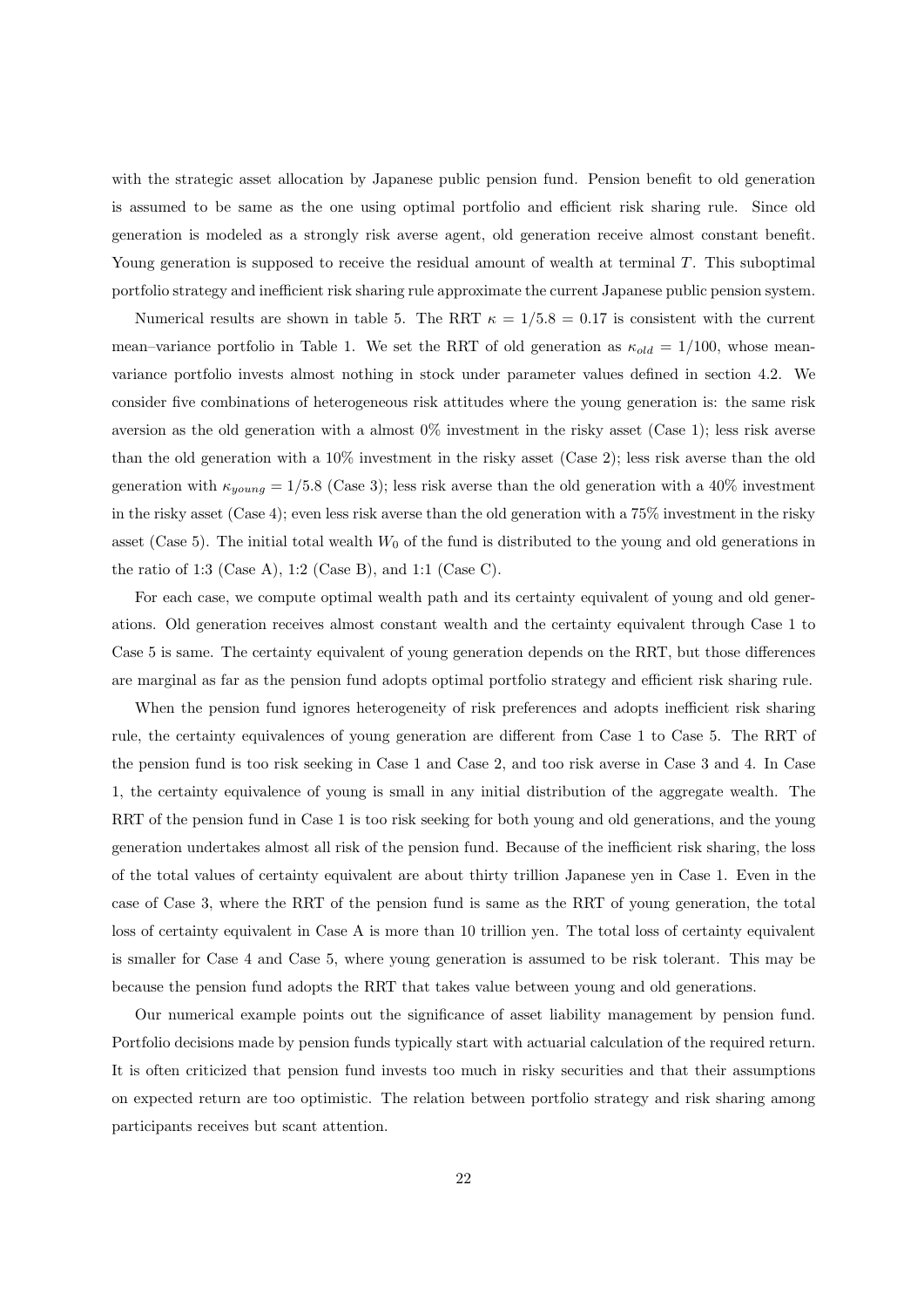We consider numerical examples in which the benefit to the older generation is not strongly linked to portfolio performance. Our example shows that the younger generation bears huge loss of welfare if the risk associated with investment is not shared with the older generation. Reducing the total risk of the portfolio can resolve this problem only if pension funds are sustainable in the long run with lower return from their portfolio investment. When pension funds need higher average return on their portfolio and inevitably invest their reserve in risky assets, it is important to make risk sharing rule efficient among participants.

### **5 Summary**

In this paper we study the optimal portfolio problem for pension funds as a syndicate problem with heterogeneous risk attitudes among participants. The relative risk aversion of the objective function tends be a decreasing function of the fund's total reserves. In general, the dynamic portfolio problem is difficult to handle if risk aversion is not constant. We characterize the optimal portfolio as a weighted sum of each participant's optimal portfolio. If we suppose a simple utility function, such as CRRA utility for each participant, then the objective function and optimal portfolio strategy are easily characterized.

We also show that an agent with a decreasing RRA utility decreases level of risk when the level of wealth deteriorates. Such properties are assumed in typical ALM models by using an exogenously given objective function and/or constraint conditions. In our model, the objective function is derived from fundamentals of the model, but is not exogenously assumed.

A numerical example of the portfolio problem using the Japanese public pension fund clearly illustrates the importance of our model. As shown, a portfolio strategy that ignores pension liabilities yields a suboptimal solution. Total reserves should then be distributed among pension participants by taking their heterogeneity into account. This is important because a suboptimal portfolio strategy and an inefficient risk-sharing rule can cause nonnegligible welfare losses.

## **Appendix**

**Proof of Proposition 7** From the conjecture in (21), it follows from the first-order condition that:

$$
\varphi_t^i = \kappa_i (\Sigma \Sigma^{\top})^{-1} \left[ (\mu_t - r_t) + \Sigma \Sigma_r^{\top} \frac{f_r(r_t, t)}{f(r_t, t)} \right].
$$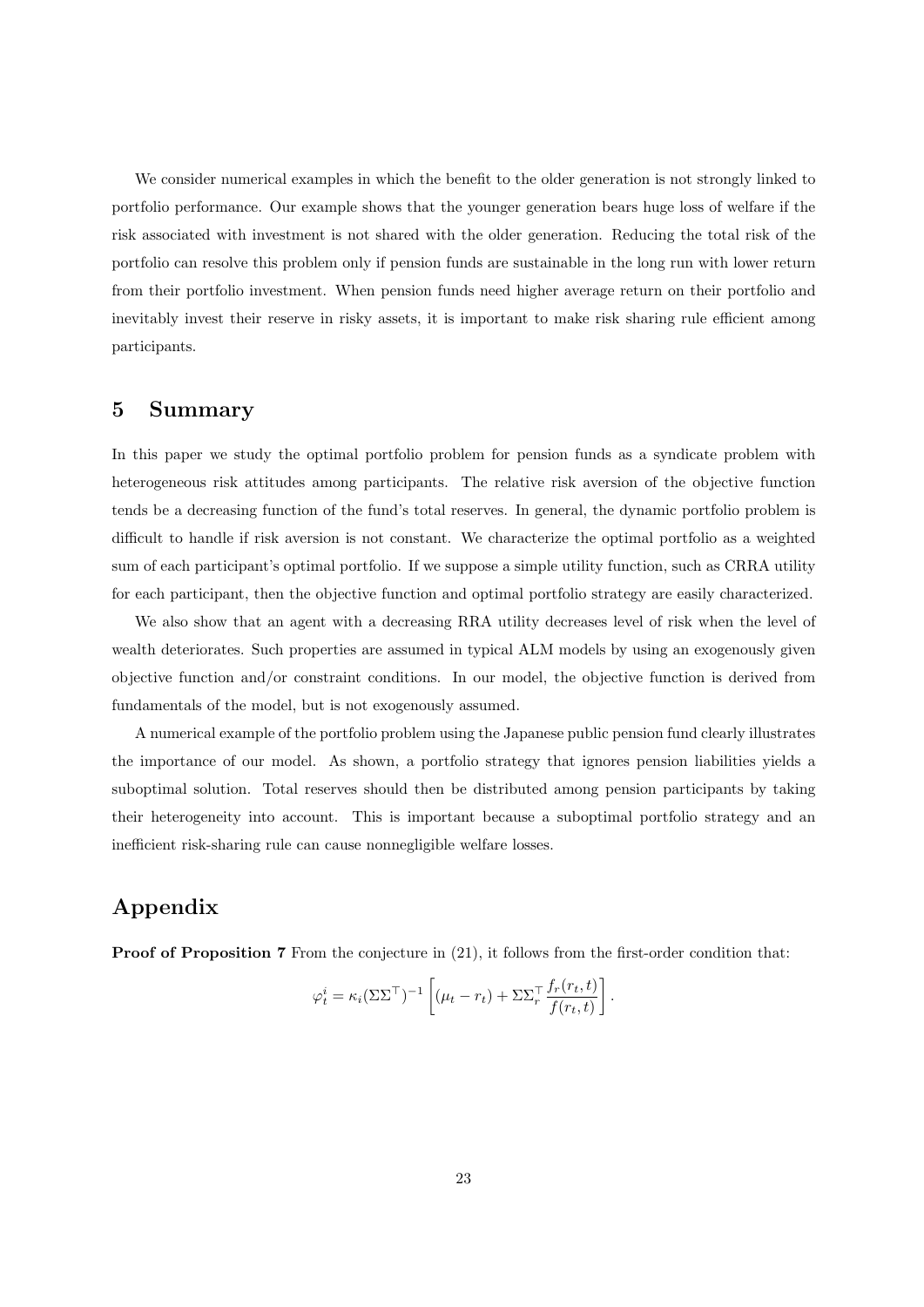Substituting this into the HJB equation, we then have the ordinary differential equation for  $c(\cdot)$  and  $d(\cdot)$ :

$$
c'(T-t) = \frac{\kappa - 1}{2} (\mu - r)^{\top} (\Sigma \Sigma^{\top})^{-1} (\mu - r)
$$
  
+ 
$$
((\kappa - 1)(\mu - r)^{\top} \Sigma^{-1} \Sigma_r^{\top} + \phi \overline{r}) d(T - t) + \frac{\kappa}{2} \Sigma_r \Sigma_r^{\top} d(T - t)^2
$$
 (24)

$$
d'(T-t) = \frac{\kappa - 1}{\kappa} - \phi \, d(T-t) \tag{25}
$$

with the boundary condition  $c(0) = d(0) = 0$ . The solution to the ordinary differential equation is given by:

$$
c(T-t) = \frac{\kappa - 1}{2} (\mu - r)^{\top} (\Sigma \Sigma^{\top})^{-1} (\mu - r) (T - t)
$$
  
+ 
$$
(1 - 1/\kappa) \left( \overline{r} + \frac{\kappa - 1}{\phi} (\mu - r)^{\top} \Sigma^{-1} \Sigma_{r}^{\top} \right) b(T - t)
$$
  
- 
$$
\frac{\kappa}{2} \Sigma_{r} \Sigma_{r}^{\top} \frac{(1 - 1/\kappa)^{2}}{2\phi} b(T - t)^{2},
$$
 (26)

$$
d(T - t) = \frac{1 - 1/\kappa}{\phi} \left( 1 - e^{-\phi(T - t)} \right) = (1 - 1/\kappa) b(T - t).
$$
 (27)

## **References**

- [1] Zvi Bodie. The ABO, the PBO, and pension investment policy. *Financial Analysts Journal*, 46(5):27– 34, Sep. - Oct. 1990.
- [2] Zvi Bodie, Jerome Detemple, and Marcel Rindisbacher. Life-cycle finance and the design of pension plans. *Annual Review of Financial Economics*, 2009. Forthcoming.
- [3] J-F. Boulier, E. Trussant, and D Florens. A dynamic model for pension funds management. *Proceedings of the 5th AFIR International Colloquium*, 1:361–384, 1995.
- [4] A. J. G. Cairns, D. Blake, and K. Dowd. Stochastic lifestyling: Optimal dynamic asset allocation for defined-contribution pension plans. *Journal of Economic Dynamics and Control*, 30:843–877, 2006.
- [5] J. Cox and C. F. Huang. Optimal consumption and portfolio policies when asset prices follow a diffusion process. *Journal of Economic Theory*, 49:33–83, 1989.
- [6] Jérôme Detemple and Marcel Rindisbacher. Dynamic asset liability management with tolerance for limited shortfalls. *Insurance: Mathematics and Economics*, 43(3):281–294, 2008.
- [7] S. Haberman and E. Vigna. Optimal investment strategies and risk measures in defined contribution pension schemes. *Insurance: Mathematics and Economics*, 31:35–69, 2002.
- [8] C. Hara, J. Huang, and C. Kuzmics. Representative consumer's risk aversion and efficient risk-sharing rules. *Journal of Economic Theory*, 137:652–672, 2007.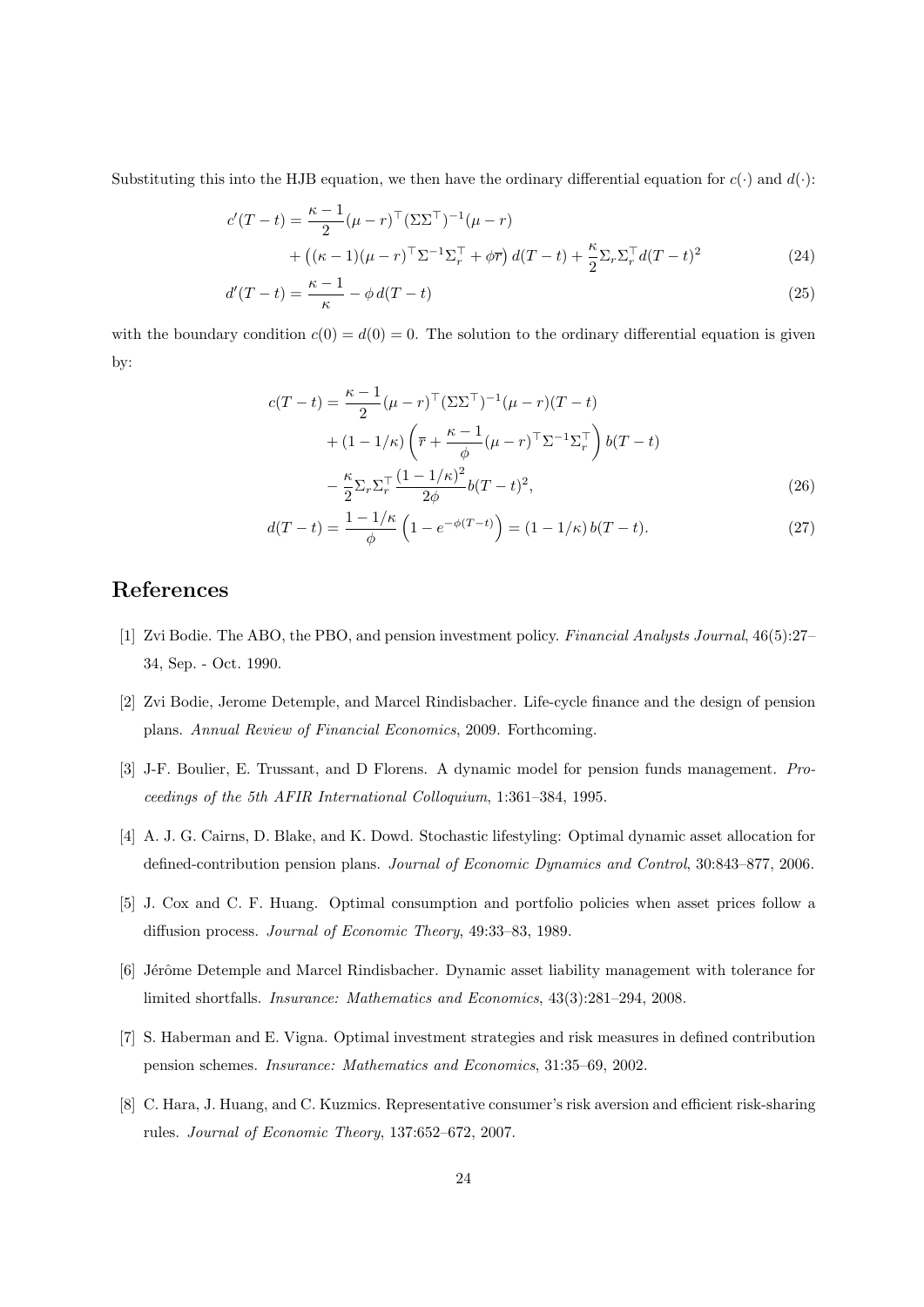- [9] I. Karatzas and S. E. Shreve. *Methods of Mathematical Finance*. Springer-Verlag, New York, 1989.
- [10] Tong Suk Kim and Edward Omberg. Dynamic nonmyopic portfolio behavior. *The Review of Financial Studies*, 9(1):141–161, 1996.
- [11] D. M. Kreps. *A Course in Microeconomic Theory*. Princeton University Press, Princeton, NJ, 1990.
- [12] Harry Markowitz. Portfolio selection. *Journal of Finance*, 7:77–99, 1952.
- [13] J. W. Pratt. Risk aversion in the small and in the large. *Econometrica*, 32:122–136, 1964.
- [14] M. Rudolf and W. T. Ziemba. Intertemporal surplus management. *Journal of Economic Dynamics and Control*, 28:975–990, 2004.
- [15] Leonard J. Savage. *The Foundations of Statistics*. John Wiley and Sons, New York:, 1954. Rev. and en. ed. New York: Dover Publications, 1972.
- [16] William F. Sharpe. Integrated asset allocation. *Financial Analysts Journal*, 43(5):25–32, Sep. Oct. 1987.
- [17] William F. Sharpe and Lawrence G. Tint. Liabilities a new approach. *Journal of Portfolio Management*, 16(2):5–10, 1990.
- [18] Suresh Sundaresan and Fernando Zapatero. Valuation, optimal asset allocation and retirement incentives of pension plans. *Review of Financial Studies*, 10(3):631–60, 1997.
- [19] Jules H. van Binsbergen and Michael W. Brandt. Optimal asset allocation in asset liability management. National Bureau of Economic Research, Inc, NBER Working Papers: 12970, 2007.
- [20] Oldrich Vasicek. An equilibrium characterization of the term structure. *Journal of Financial Economics*, 5(2):177–188, 1977.
- [21] Robert Wilson. The theory of syndicates. *Econometrica*, 36:119–132, 1968.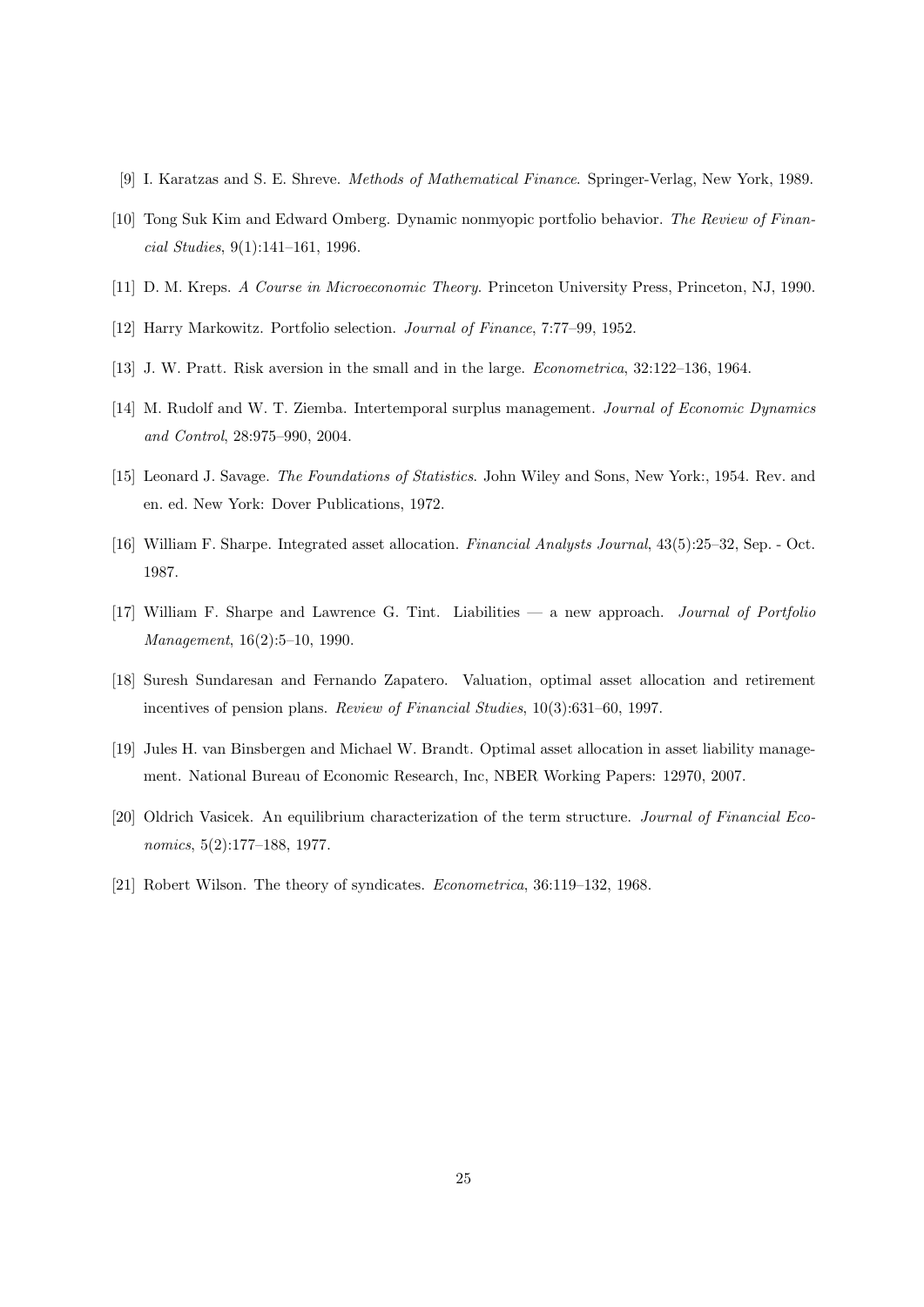|                  | Expected Return | Standard Deviation | Portfolio Weight |
|------------------|-----------------|--------------------|------------------|
| Domestic Bond    | 3.00%           | 5.42\%             | 67.00%           |
| Domestic Stock   | 4.80%           | 22.27%             | 11.00%           |
| Foreign Bond     | 3.50%           | 14.05%             | $8.00\%$         |
| Foreign Stock    | 5.00%           | 20.45\%            | 9.00%            |
| Short-term Asset | $2.00\%$        | 3.63%              | 5.00%            |

Table 1: Mean, standard deviation, and asset allocation applied to the Japanese public pension fund

Source: http://www.gpif.go.jp/kanri/pdf/kanri02iinkai192.pdf (in Japanese) http://www.gpif.go.jp/kanri/pdf/kanri03\_h20\_p04.pdf (in Japanese)

Table 2: Correlation parameters used by the Japanese public pension fund

|                       | DB        | DS      | FB      | FS      | SА |
|-----------------------|-----------|---------|---------|---------|----|
| Domestic Bond (DB)    |           |         |         |         |    |
| Domestic Stock (DS)   | 0.22      |         |         |         |    |
| Foreign Bond (FB)     | $-0.05$   | $-0.29$ |         |         |    |
| Foreign Stock (FS)    | $-(0.01)$ | 0.25    | 0.55    |         |    |
| Short-term Asset (SA) | 0.39      | 0.05    | $-0.03$ | $-0.07$ |    |

Source: Same as for Table 1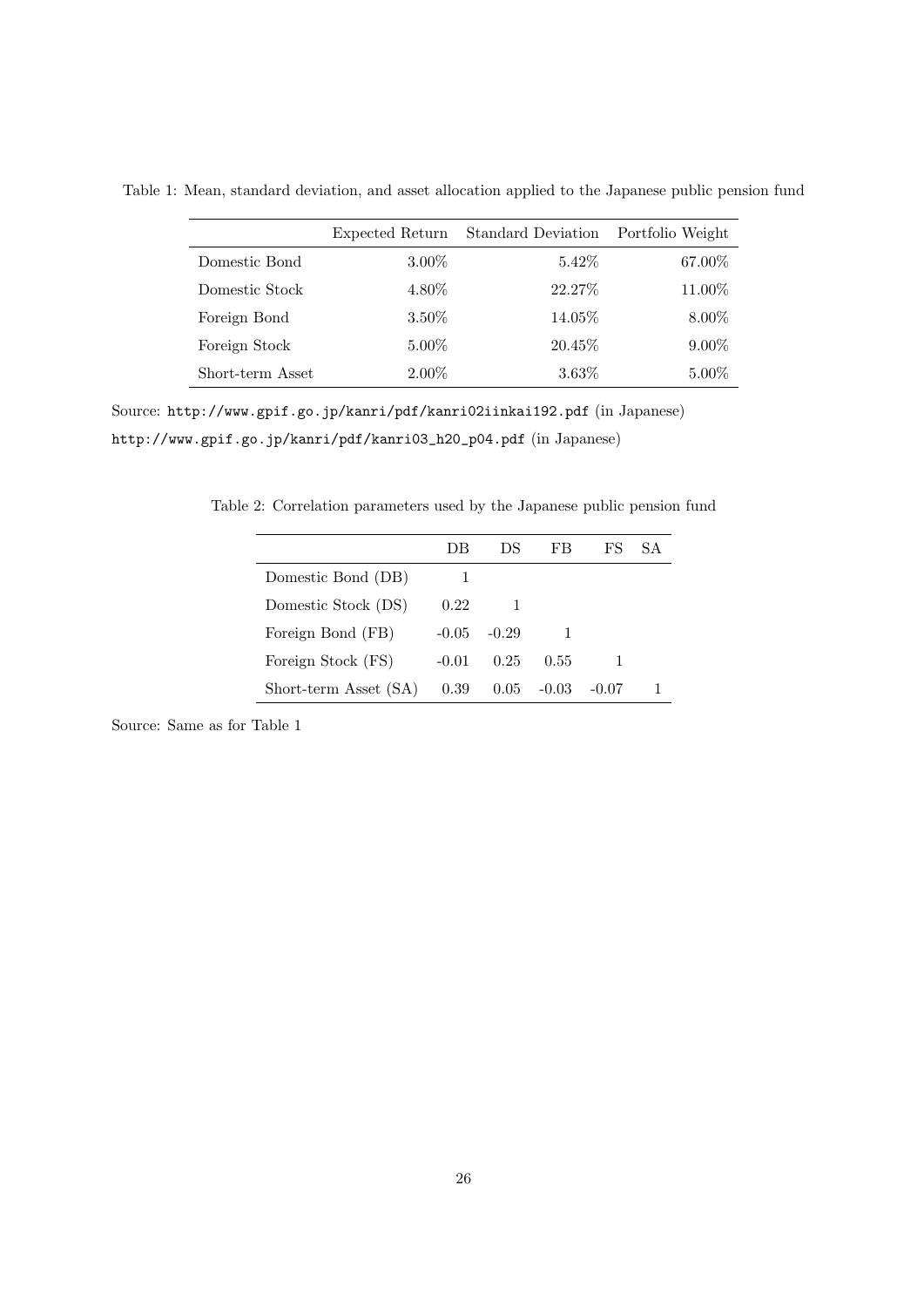|                |          | Expected Return Standard Deviation Portfolio Weight |          |
|----------------|----------|-----------------------------------------------------|----------|
| Bond           | $3.00\%$ | 5.42\%                                              | 67.00%   |
| Stock          | $4.50\%$ | 13.16\%                                             | 28.00%   |
| Riskless Asset | $2.00\%$ | 3.63%                                               | $5.00\%$ |

Table 3: Mean, standard deviation, and asset allocation in the three-asset case.

| Table 4: Correlation parameters used in the three-asset case |  |  |  |
|--------------------------------------------------------------|--|--|--|
|                                                              |  |  |  |

|                     |      |         | Bond Stock Riskless Asset |
|---------------------|------|---------|---------------------------|
| <b>Bond</b>         |      |         |                           |
| Stock               | 0.13 |         |                           |
| Riskless Asset 0.39 |      | $-0.01$ |                           |